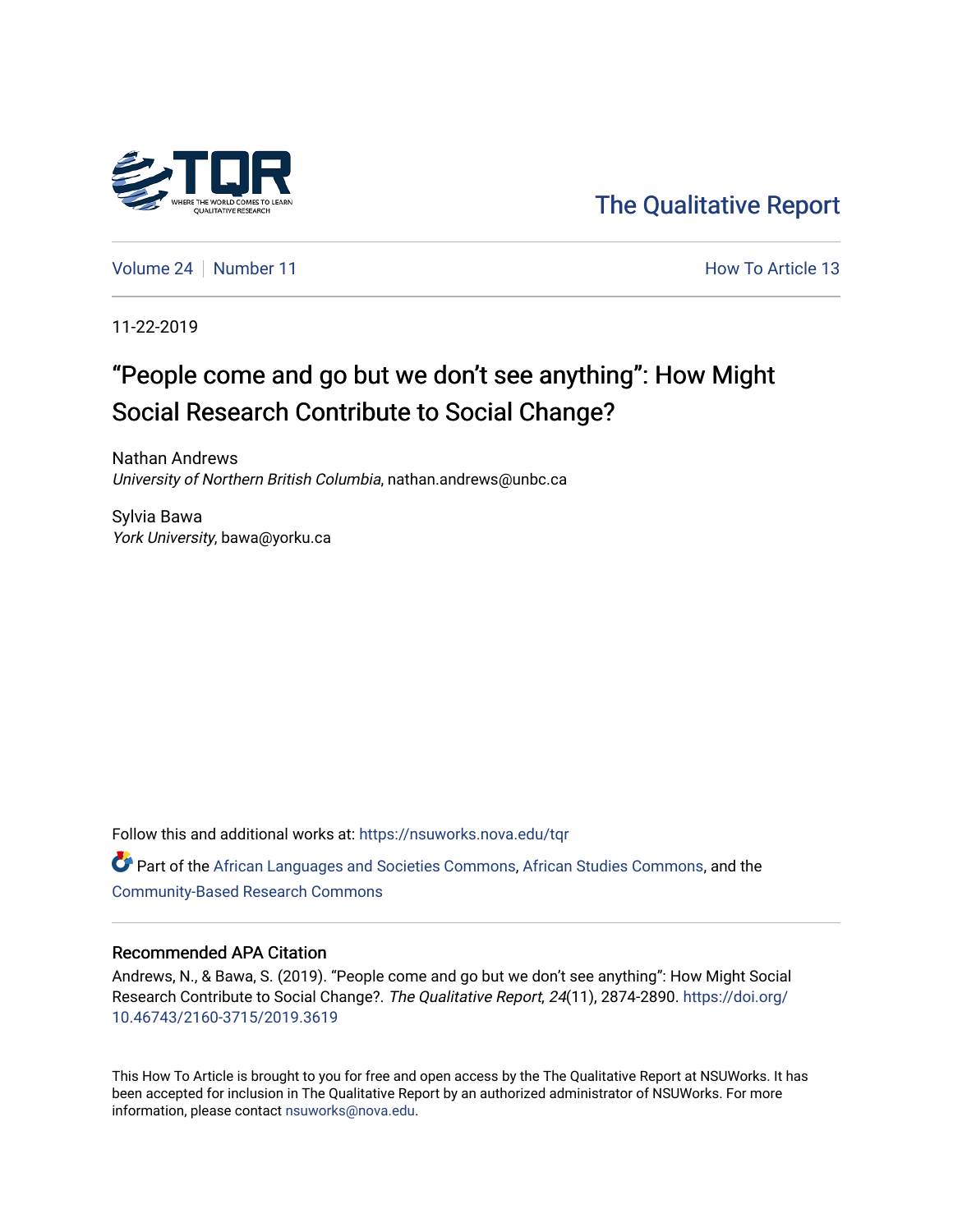# **Qualitative Research Graduate Certificate** Indulge in Culture Exclusively Online . 18 Credits



# "People come and go but we don't see anything": How Might Social Research Contribute to Social Change?

**LEARN MORE** 

# Abstract

In different fields of study, scholars interested in making a positive difference in the lives of their research communities insist on engaging policy makers and activists in their work. Paulo Freire, one of the most widely known public intellectuals, asserts that praxis enables critical thought, awareness and collaborative action for emancipation for oppressed groups. Within this framework, our contribution aims to provoke thinking on the need for accountability to research subjects in development research through an emphasis on producing policy-focused and change-driven, as opposed to purely theoretically oriented, knowledge. The overarching argument is that research should, in fact, be conscious and proactive about its contribution to positive social change. Drawing on primary data gathered through field research in Ghana between 2010 and 2016, the paper highlights respondent fatigue/distrust, cross-cultural translation, and the peculiarities of the diasporic researcher as some of the methodological challenges faced in the attempt to align one's research towards the pursuit of positive social change. Some modest suggestions are provided regarding how to enhance the impact of research for social transformation.

# Keywords

Social Research, Empowerment, Praxis-Oriented Research, Social Change, Communities, People's Lives

# Creative Commons License



This work is licensed under a [Creative Commons Attribution-Noncommercial-Share Alike 4.0 International](https://creativecommons.org/licenses/by-nc-sa/4.0/)  [License](https://creativecommons.org/licenses/by-nc-sa/4.0/).

# Acknowledgements

The corresponding author is grateful for the financial support provided by the Pierre Elliot Trudeau Foundation and the Social Sciences and Humanities Research Council (Canada) to complete part of the research from which the idea behind this contribution evolved.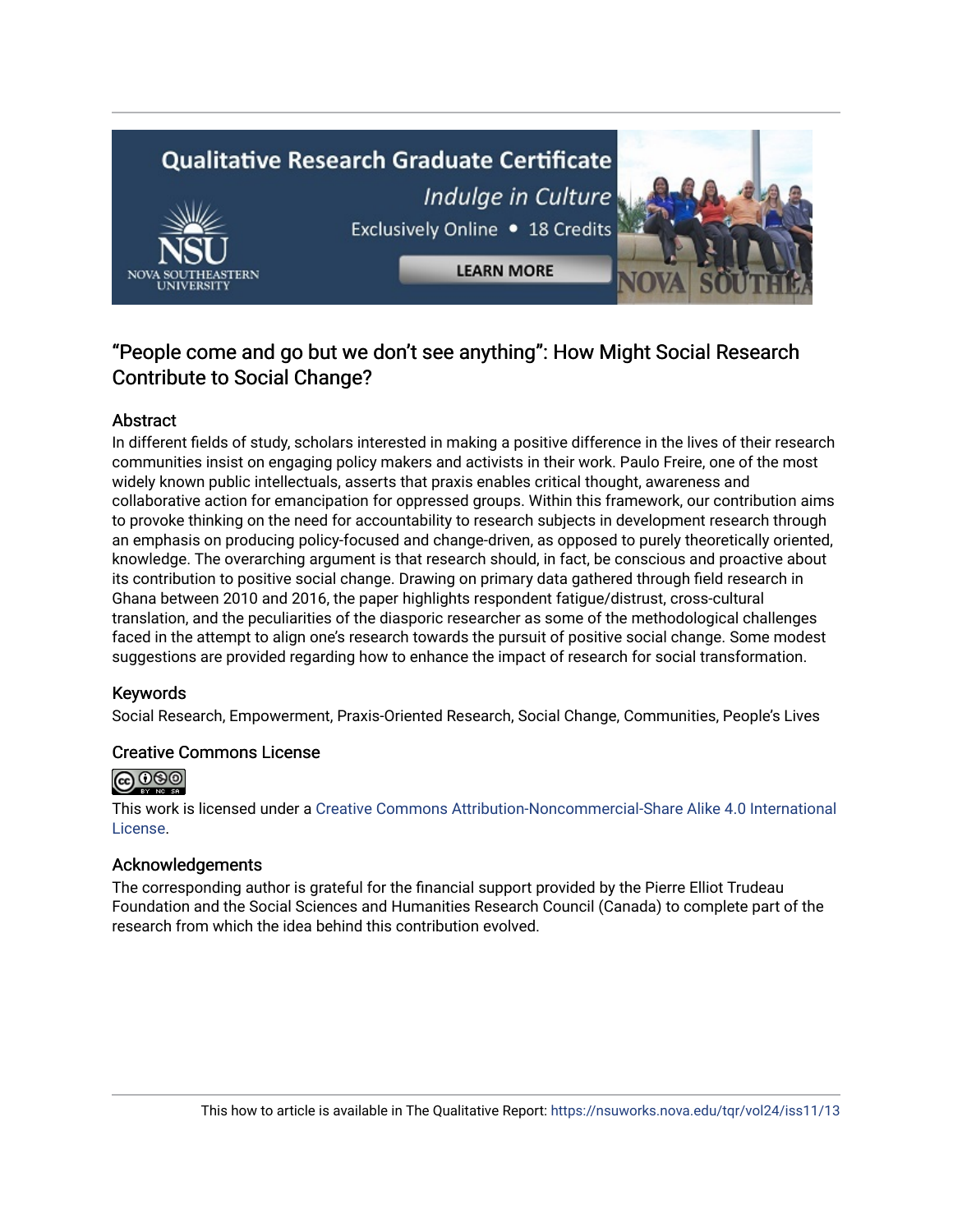

# **"People come and go but we don't see anything": How Might Social Research Contribute to Social Change?**

Nathan Andrews University of Northern British Columbia, Prince George, British Columbia

> Sylvia Bawa York University, Toronto, Ontario, Canada

*In different fields of study, scholars interested in making a positive difference in the lives of their research communities insist on engaging policy makers and activists in their work. Paulo Freire, one of the most widely known public intellectuals, asserts that praxis enables critical thought, awareness and collaborative action for emancipation for oppressed groups. Within this framework, our contribution aims to provoke thinking on the need for accountability to research subjects in development research through an emphasis on producing policy-focused and change-driven, as opposed to purely theoretically oriented, knowledge. The overarching argument is that research should, in fact, be conscious and proactive about its contribution to positive social change. Drawing on primary data gathered through field research in Ghana between 2010 and 2016, the paper highlights respondent fatigue/distrust, cross-cultural translation, and the peculiarities of the diasporic researcher as some of the methodological challenges faced in the attempt to align one's research towards the pursuit of positive social change. Some modest suggestions are provided regarding how to enhance the impact of research for social transformation. Keywords: Social Research, Empowerment, Praxis-Oriented Research, Social Change, Communities, People's Lives*

# **Introduction**

Theory is always *for* someone and *for* some purpose [...] There is, accordingly, no such thing as theory in itself, divorced from a standpoint in time and space. (Cox, 1981, p. 128)

The theory-practice divide is present in many social science fields (see Cox, 1981; Hill & Beshoff, 1994; Kurki, 2006; Smith, 2002). For instance, many highly ranked journals place an emphasis on theory—some even expecting to see evidence of a "new" theory before accepting a paper for publication. In development studies, such discussions previously centred on the divide between indigenous and scientific knowledge, particularly around who speaks for the poor and what knowledge is deemed legitimate (see Agrawal, 1995; Briggs, 2005, 2013; Chambers, 2013; Watts, 1993). Although development studies is currently informed by the rich experience of many practitioners, the discussion of whether it should be focused on theory or practice and the practical relevance of development research has happened before (Black, 1991; Narman, 1997; Schuurman, 1994).

These disciplinary divisions are obviously arbitrary, but the debate still remains in many fields over the real essence of research – whether for theory development, policy-relevant outcomes, emancipation or a mix of these elements. Even though critical theory is often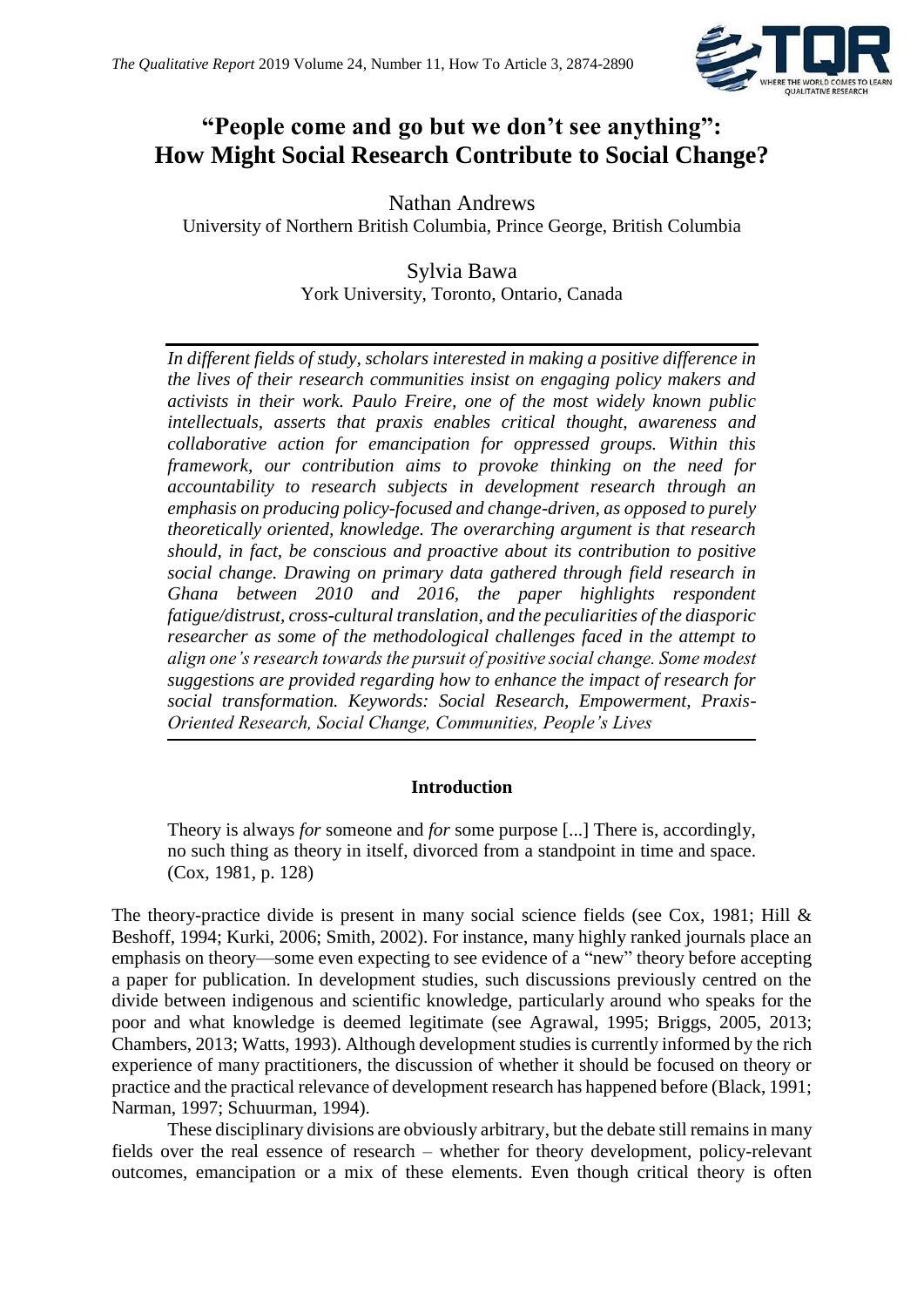contrasted with problem-solving theory with the latter having some hegemony over the former, it appears that a praxis-oriented researcher might need to embrace elements of both to achieve their objectives (Andrews, 2013). This suggests that politics and theory are inseparable since in most cases they are both embedded in complex relations of power (Duvall & Varadarajan, 2003; see also McMichael, 2012). In fact, the aims of critical theory are as practical as problemsolving theory even though "it approaches practice from a perspective which transcends that of the existing order… Critical theory allows for a normative choice in favour of a social and political order different from the prevailing order…" (Cox, 1981, p. 130). It is often the normative aspects of social research that point to ways in which positive change can occur. While mainstream development research has often maintained a normative stance by claiming to be practice-oriented, this cannot be taken for granted since it is evident that years of "practice" and interventions have not necessarily yielded immense benefits for the purported beneficiaries of that endeavour (Andrews & Bawa, 2014; Collier, 2007; Escobar, 2012).

Inasmuch as theory is relevant, one needs to examine its purpose. Theory for the sake of theory may be useful in some circles but in the context within which we conduct our research, we have noticed the utility in being accountable to research subjects in ways that help in possibly transforming their lives for the better. The argument here is that praxis-oriented research enhances the potential of marginalized groups to become empowered. Empowerment here implies acquiring the necessary skills to influence decision-making, but it underscores power and agency as "it also facilitates individuals/community to see that they are capable of constructing and using their own knowledge" (Cordeiro, Soares, & Rittenmeyer, 2017, p. 400). In essence, social and development research should be conscious of and proactive about its contribution to this kind of positive social change. While a number of activist-scholars already pursue the change agenda, many social researchers are unable to make this endeavour a key aspect of their work for a number of reasons – hence the frustration in the statement "people come and go but we don't see anything" noted in the title of this contribution.

In the first place, our respective positionalities as male and female "diaspora researchers" going back to collect data on a topic of interest to us partly helps us to understand the statement captured in the title of the paper. The research projects we reflect upon in this paper were undertaken both during periods when we were enrolled in PhD programs (i.e., 2010 for S. Bawa and 2013 for N. Andrews) and periods when we were no longer considered as "students" (i.e., beyond 2015). Considering our situatedness as researchers "from abroad," our perceived (or real) positions of power informed why respondents felt the need to complain about not seeing anything come out of previous participation in research – perhaps with the intent that things will be different with us. This underscores the fact that "fieldwork is intensely personal" for both the researcher and participants – meaning our positions of class, sex and ethnicity inevitably play a role in the research process as well as the final outcome (Palaganas, Sanchez, Molintas, Visitacion & Caricativo, 2017, p. 428).

The geographical location of these studies was Ghana and the focus ranged from the dialectics of women's empowerment in a postcolonial context, corporate social responsibility of foreign mining companies to the issue of oil and livelihoods in Ghana's nascent hydrocarbon sector. In each of these projects, research participants included ordinary community members, non-governmental organizations, and other power brokers such as traditional authority, government policy makers, and corporate executives. Specific quotations and insights below will highlight both the diversity of research participants and our own experiences on the field, but a common thread among the various projects was the emphasis on sustainable livelihoods, social change, and discourses of empowerment. As Ghanaian scholars with the opportunity of being affiliated with notable academic institutions in Canada, we have been interested in these themes because of our hope and intention that our scholarly endeavours could contribute to specific changes in policy or decision-making processes as well as practical changes in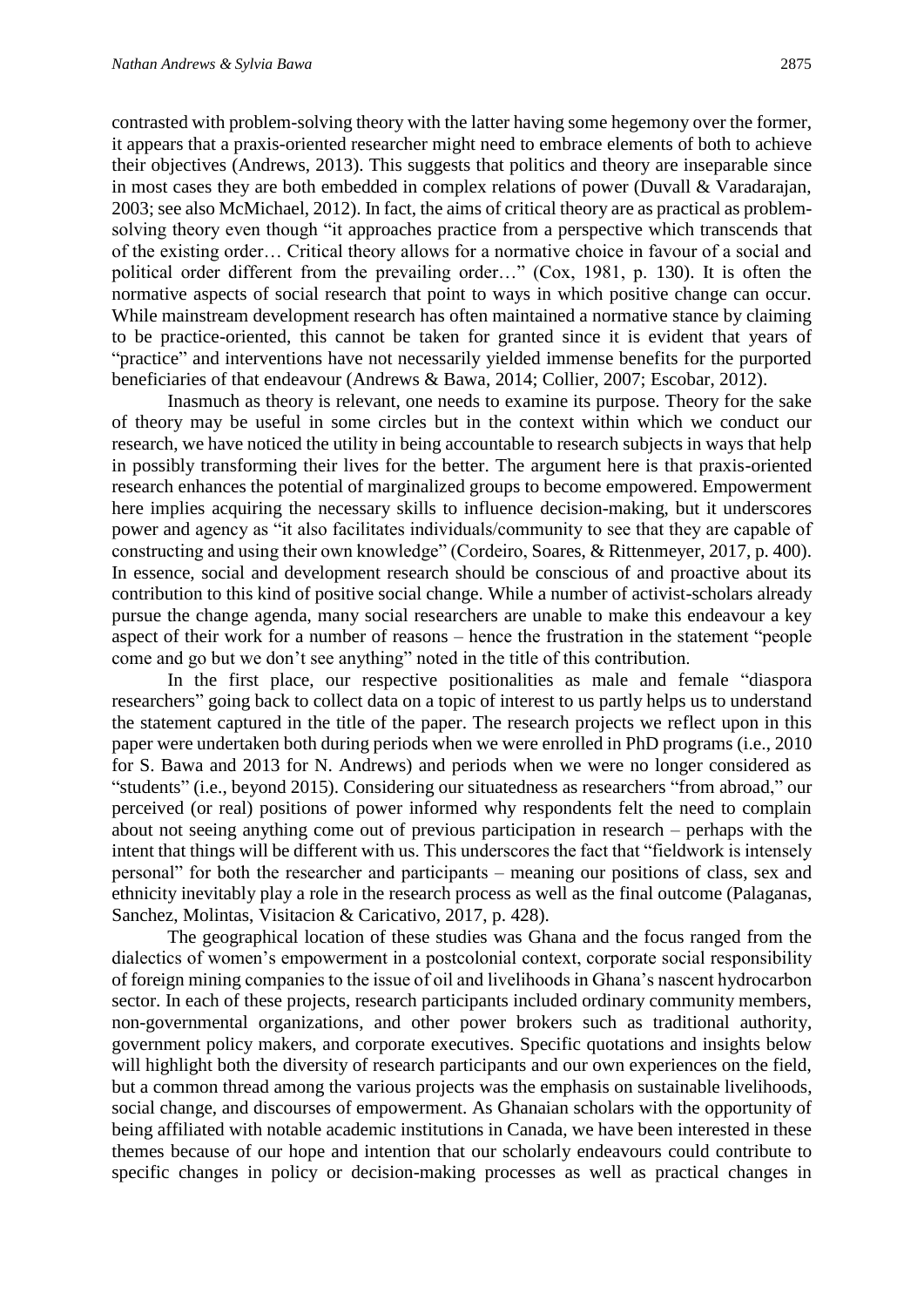communities where people live their daily lives. In essence, it is this overarching objective that has driven our respective research projects and our interest in reflecting upon existing barriers and opportunities for research to contribute to social change in places such as Ghana and beyond.

We divide the rest of the paper into three parts beginning with a brief assessment of existing scholarship on praxis-oriented research. The subsequent section applies the theoretical discussion to our research context (i.e., Ghana) to ascertain the complexities involved in conducting field research in that milieu. This section represents the crux of this contribution where we explore respondent fatigue/distrust, cross-cultural translation, and the peculiarities of the diasporic researcher as some of the specific methodological issues that inhibit the effective alignment of one's research to the pursuit of social change goals. The concluding section provides indication of how some of the identified challenges may be averted in order for social research to contribute to positive social change. Having already noted the divisions that prevail in diverse fields of study, the ensuing discussions focus more on such debates in development studies since that field better suits the regional focus of our research as well as the approaches used for our respective projects. This is because development studies, as a nebulous field, is interdisciplinary in scope and draws from various disciplinary perspectives. We must also note that although this is collaborative work, the paper uses "N. Andrews" and "S. Bawa" in some sections due to the specific individual fieldwork insights recounted.

## **Praxis-Oriented Research: Brief Theoretical Survey**

It has been argued that "while theoretical relevance tends to show some fruitful tendencies, the impact on policy from Development Studies has traditionally been weak" (Narman, 1997, p. 217). Part of the problem is that there are a number of people who have made a living out of "development," and such practitioners are likely to readily dismiss academic professionals as being mainly theoretical. This perception often tends to be the case because "high academic status [is] acquired not by simplifying matters, but rather by making the reality more difficult to understand. This [is] achieved by obscure language and complicated grammar" (Narman, 1997, p. 217). This characterization implies that the division between theory and practice might continue to exist until such a time where scholars or academics are able and willing to discuss development in language that is accessible to the everyday person whom development is purported to serve and also to the category of people Chambers (1997) refers to as "normal professionals." Praxis-oriented research requires that even theorists get "out of their ivory tower to espouse theories that are self-critical, meaningful and continually relevant to the *human* experiences of the agents/subjects they study" (Andrews, 2013, p. 72). Particularly in so-called "developing" countries, an action-focused approach is quintessential to the survival of many people whose lives could be made better through innovative research-based livelihood solutions.

Paulo Freire, in one of his canonical books, *Pedagogy of Freedom,* highlights the importance of praxis but also elucidates how "critical reflection of practice is a requirement of the relationship between theory and practice. Otherwise theory becomes simply 'blah, blah, blah,' and practice, pure activism" (Freire, 1998, p. 30). He believes curiosity should be at the centre of every educational endeavour and individuals should have the freedom to choose to advance causes that violate conventional social norms thereby resulting in social change; both learning and activism are therefore fundamental to human life. On the research field itself, the quest to enhance the participation and active engagement of marginalized groups has led to a number of methodological strategies such as participatory action research (Cordeiro et al., 2017; Whyte, 1991) and participatory rural appraisal (Chambers, 1992, 1994a, b), both having roots in activist participatory research methods. These methods embrace local ownership of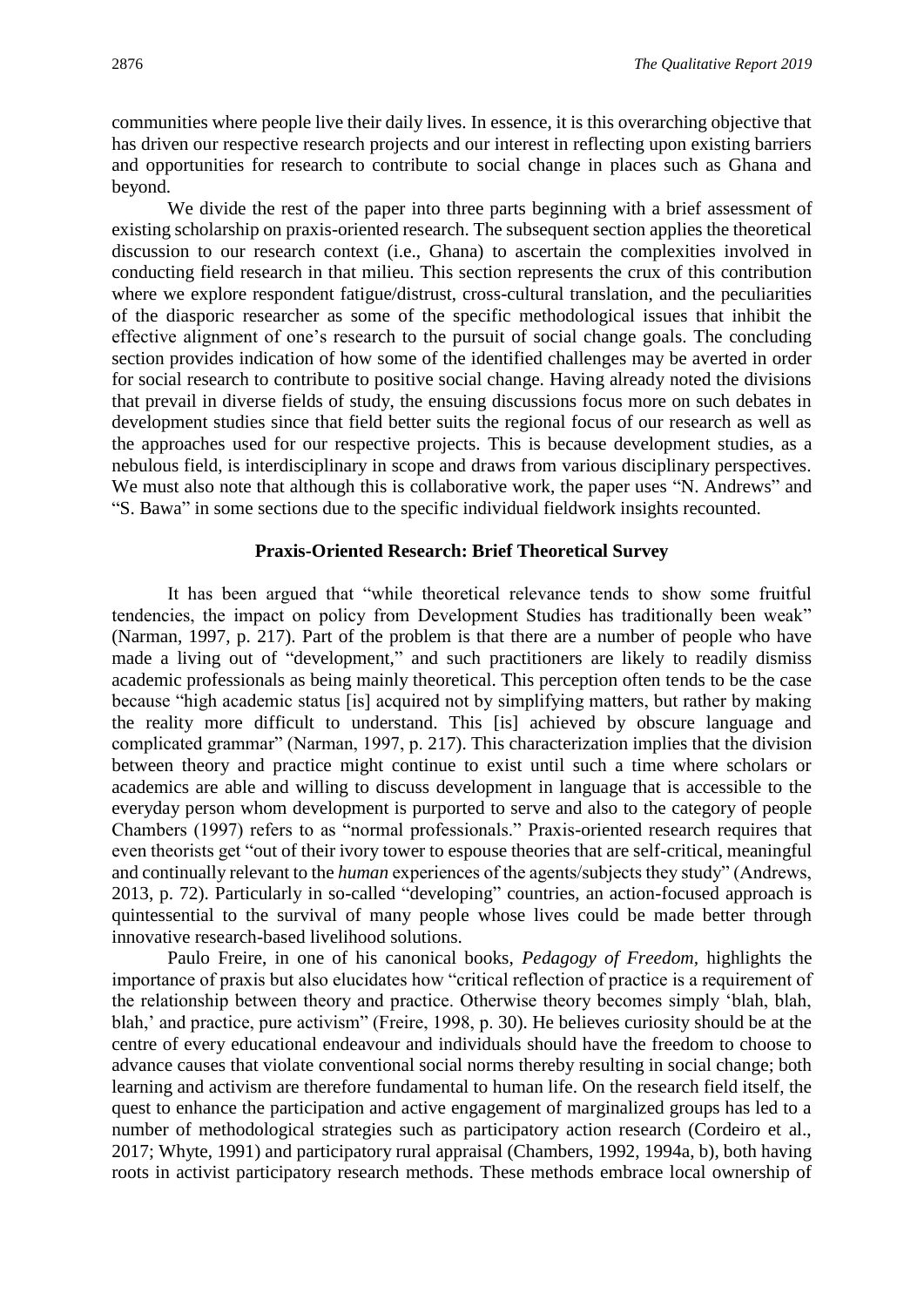knowledge while facilitating social change through the empowerment of rural and poor populations (Chambers 1995). Many development researchers and practitioners have picked up these grounded activist approaches, as they attempt to give voice to the marginalized and are indeed more people-centred (Bradshaw & Linneker 2003; Gough, Langevang, & Namatovu, 2013; Pellegrini, 2012; Thomas, Muradian, de Groot, & de Ruijter, 2010).

In such fields as health, social care and education, the focus on praxis-oriented research is widespread (Breunig, 2005; Broom, Broom, Kirby, & Scambler, 2017; Glassman & Erdem, 2014; Musker & Kagan, 2011). Having said that, community-based participatory approaches cannot be taken for granted. International organizations such as the World Bank have popularized concepts such as "community-driven development," indicating that local populations have some form of ownership over development projects. But research has shown that such processes are often subject to elite capture and do exhibit several constraints that often inhibit the effective targeting of the poor and their needs (Dasgupta & Beard, 2007; Labonne & Chase, 2011; Mansuri & Rao, 2004; Platteau & Gaspart, 2003). This evidence possibly suggests that researchers should proactively embrace an action-oriented stance in order to identify and solve some of the existing constraints that prevent local communities from maintaining ownership over and having a voice in projects that are meant to benefit them.

Academic research into social problems has largely focused on studying and understanding "the problem." There is an appreciation that understanding the problem—that is, its roots (history) and the way it is reproduced—will lead to more transformative solutions. Public intellectualism and public intellectual research are motivated by a goal of educating the masses in hopes of empowering ordinary people. Empowered with knowledge, people are more likely to participate actively and truly in decision-making processes and propose solutions fully aware of their circumstances (Collins, 1989). This type of research, while action oriented, is not always policy oriented. Its action orientation is geared towards the education of people/the masses. In this sense, while Marxism has largely been looked at in theoretical terms, in its simplest form, the expose of capitalism provides critical knowledge to the masses (i.e., the proletariat) to enable a revolt—one which Marx imagines will lead to the utopia of communism (Derrida, 1994).

Similarly, Paolo Friere's writing on the diffused nature and workings of oppression is action-oriented in the sense that it aims to educate the general population. In more contemporary times, Patricia Hill Collins, Bell Hooks, Gyariati Spivak and Chandra Mohanty among others have helped to expose the false binary between theory and practice by speaking to issues of power and privilege in academic and literary theorizations. In particular, Patricia Collins has postulated that experience from oppressed groups in particular count as knowledge that must help contextualize theories (see Collins, 1990). In line with Freire's thoughts, Collins and her colleagues discuss the need to link experience with structures of oppression. This call for a sociological lens in understanding and contextualizing experience as knowledge is crucial in exposing the ways in which larger systems and historical processes support the reproduction of oppression in the present day.

#### **Complexity of Research in an African Context & the Quest for Social Change**

Field research everywhere has a number of complexities and challenges (see Katz, 1994; Kobayashi, 1994; Li, 2008; Lunn, 2014; Punch, 2012). However, there are certain peculiarities that pertain more to some locations than others. In the case of Africa, the challenges that are known to be associated with fieldwork include the general access to data and the diversity of the field or the lack thereof (Lages, Pfajfar, & Shoham, 2015); the fear, isolation and insecurity in "conflict zones" (Begley, 2009; see also Suarez, 2017); and the tension between emotions and participation in the case of "violence research" (Diphoorn,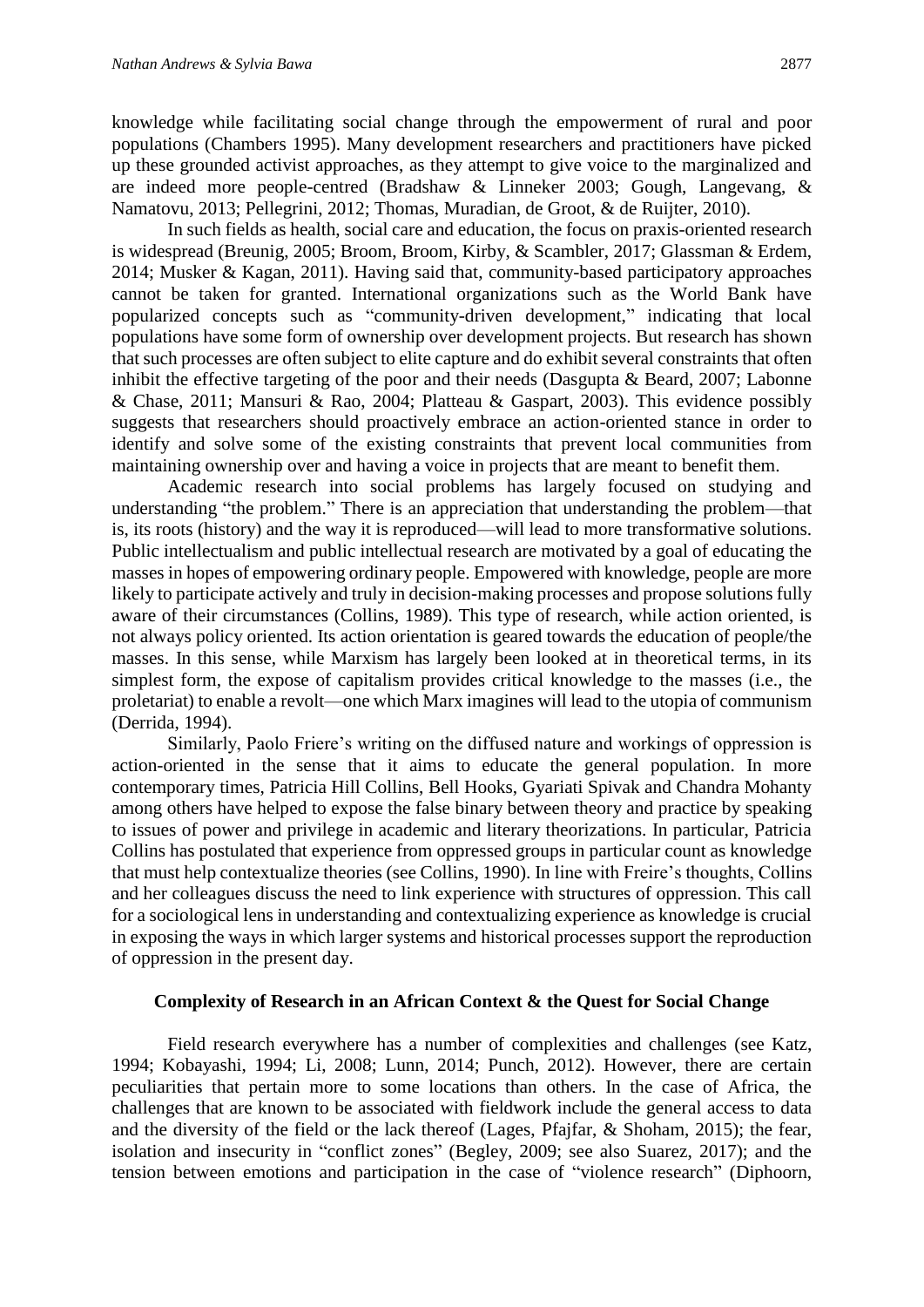2012). One other issue is what Fraser (2012) refers to as the "throwntogetherness" of research practices—a phenomenon where research in Africa is judged with the same criteria of "feasibility" as research in other regions even when specific conditions are different. The pages below highlight some of the challenges we have faced in our individual encounters with research participants on the field in Ghana, which mainly cover issues of respondent fatigue, translational dilemmas with respect to language and the peculiar challenge we faced as Ghanaian diaspora researchers "going home" to collect data. As argued, we believe these impediments limit the overall contribution of research to the pursuit of meaningful social change.

Africa has suffered tremendously from epistemic oppression, violence and misrepresentation in academic and travel writing (Andrews & Okpanachi, 2012; Mbembé, 2010; Mohanty, 1988). Needless to reiterate, until very recently, the single-sided story of the continent as a place of war, disease and backwardness has dominated academic discourses since Africa appeared on the map. What has been missing in these writings is the historical context within which Africa as a continent emerged. This has not only limited the possibilities of producing knowledge that captures historically rooted truths of the nations but also obscures certain knowledge and research paradigms as non-scientific or not as academically rigorous as those from elsewhere. For instance, a number of scholars have decried the problematic constructions of gender and gendered relations in Africa based on white feminist experiences or Eurocentric notions of gender (Amadiume, 1997; Oyěwùmí, 1997).

This aside, it is important to note that the social locations and standpoint of researchers not only influence research findings and outcomes, but also affects the kind of social change that occurs in communities if policy relies on such finding. This makes it very difficult to propose policy recommendations based on single studies. Our experiences in conducting research in Ghana, as differently located individuals conducting research on different "social problems" with different goals and research paradigms, will shed more light on the complexities of making one's research align with broader goals of social improvement.

It is crucial at this juncture to provide a brief description of the respective studies that inform the methodological reflections undertaken in this paper. As alluded to above, the project undertaken by N. Andrews were focused on the extractive industries including mining and oil and gas sectors. The research design as well as data collection techniques were approved by the research ethics boards of the researcher's institution of affiliation at the time (i.e., University of Alberta and Queen's University). Instruments used in collecting primary data included a pilot street-level survey, participant observation, in-depth semi-structured interviews, and focus group discussions. The sample population for these various data collection techniques were purposively selected in order to capture more depth and include the variety of stakeholders in the extractive industry such as government officials, representatives of international organizations, civil society groups, community-based organizations, extractive corporations, and members of impacted communities. With the permission of respondents, interviews and focus group discussions were tape-recorded, transcribed verbatim and subsequently subjected to thematic coding along with field notes to identify patterns. It was at this point that the methodological issues being reflected upon in this paper were revealed, resulting in this collaborative piece with S. Bawa who also saw such patterns in the qualitative data she analyzed. This implies that while the bigger projects covered many themes (for examples of recent publications based on these projects, see Andrews, 2016, 2018, 2019; Osei-Kojo & Andrews, 2018), this contribution focuses specifically on those findings that advance knowledge around some of the methodological challenges one can encounter during the research process and the implications of such difficulties for social change-driven research.

S. Bawa's project sought to explore discourses of women's rights and empowerment in Ghana. The project explored various intersections of culture, history, political economy and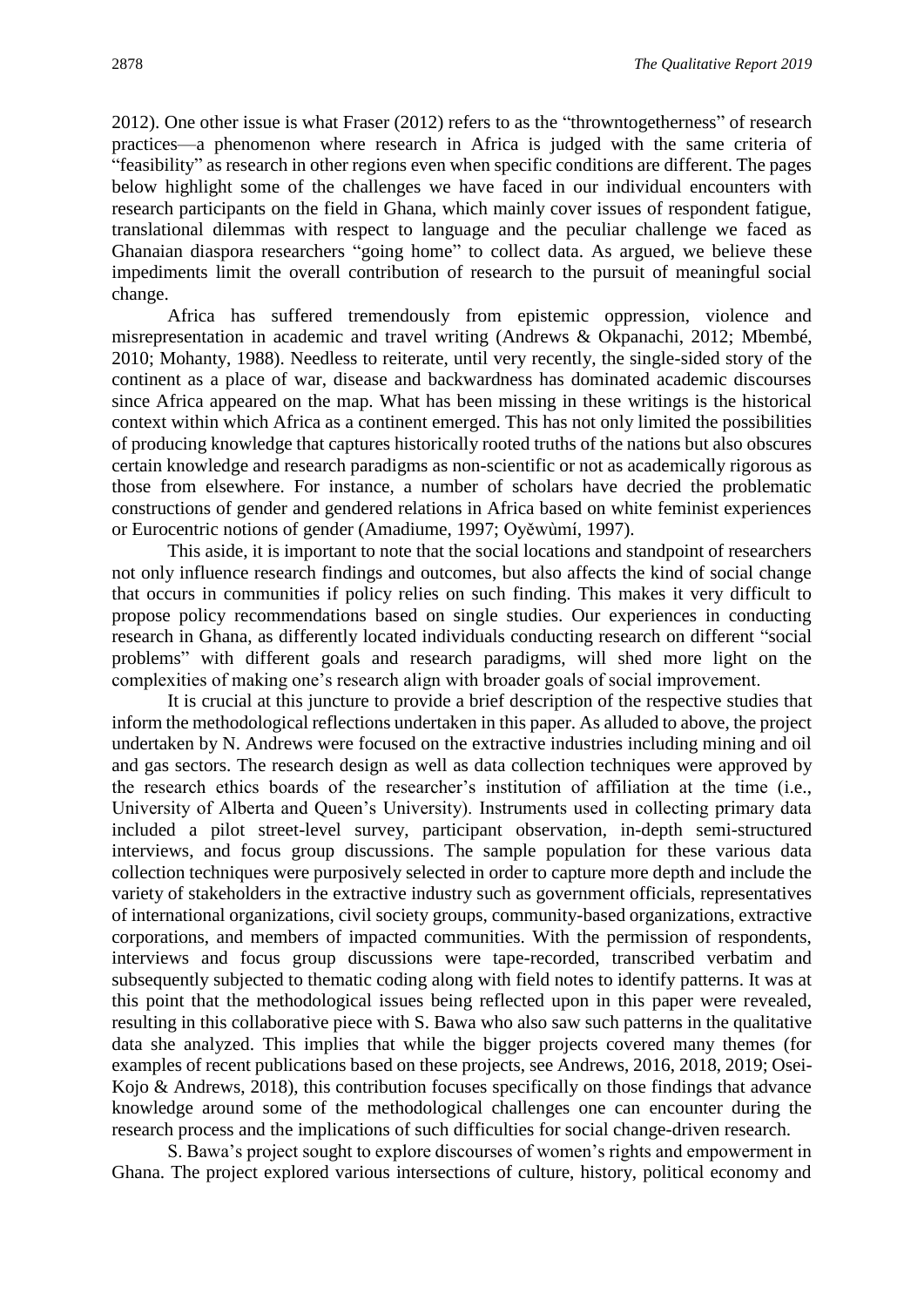women's identity construction processes (for examples of recent publications based on this project, see Bawa, 2016, 2019). Primary data was collected through ethnography and detailed studies of women's and feminist social movements and mobilizations, focus group discussions, semi-structured individual interviews and life histories. Participants were drawn from a diverse group of women (and a small percentage of men) across the country. However, all participants had post-secondary levels of education. Secondary sources of data included various human rights reports, documents and instruments, the Constitution of Ghana, UN and international conventions and policy documents on women's rights and empowerment. Similarly, interviews were recorded and transcribed verbatim, coded and analyzed. With a postcolonial African feminist theoretical framework, S. Bawa used a combination of deconstructionism, critical discourse and textual analyses to tease out the nuances of the themes generated from the data. With most of the participants in this project heavily involved in (and in some cases pioneers of) women's rights activism and grassroots organizations working toward the empowerment of women at various levels, they shared insights on challenges in advocating for women's rights in a postcolonial society where culture is often employed as justification for rights violations. During the extensive field/site visits and ethnography, the issue of over-researched populations and topics came up again and again. In fact, several participants decried the continuous exploitation of poor women and communities in and for research/policy piloting and implementation purposes by academics, policy makers and NGOs. It is important to note that part of the motivation for this project stemmed from motivations to move away from the tired development images and portrayals of African women as rural, poor, disempowered and oppressed. S. Bawa's work generally analyses how development discourses, policy and projects can and often disempower by ignoring women's agency in their socio-cultural and economic environments and contexts.

#### **Distrust and Respondent Fatigue**

Under this section, we discuss multiple pieces of evidence from our respective studies that support our analysis of respondent fatigue and distrust in the research process. The expression "people come and go but we don't see anything" reflects a general perception that some local research participants have of researchers. This expression comes with the frustration of speaking out or participating in research without a clear evidence of its utility in improving people's living conditions. It seems that if nothing is done, there might be a time where disadvantaged communities may no longer be willing to participate in research or would demand immediate monetary compensation before contributing. Although there are many community members who are willing to participate in research, the level of interest is dwindling due to an overall sense of what can be called "respondent fatigue." A Technical Director at the Ministry of Lands and Natural Resources, for instance, expressed dismay about the fact that several researchers fail to share their findings and recommendations after they have received immense contributions from many local respondents. Before taking up this position, he had worked at Ghana's Minerals Commission for 16 years. These years of experience informed his frustration:

[Respondent]: When I was [at] the Minerals Commission, a lot of people came for research. I helped them and here I'm doing the same. At the end of the day we don't see what they have found.

[N. Andrews]: As in you don't get a copy?

[Respondent]: Yes, but it's not only in Ghana. Some come from Germany [and] elsewhere. If you come and do your research about us and we don't see the recommendations then it's not worth the time wasted. And your inputs that will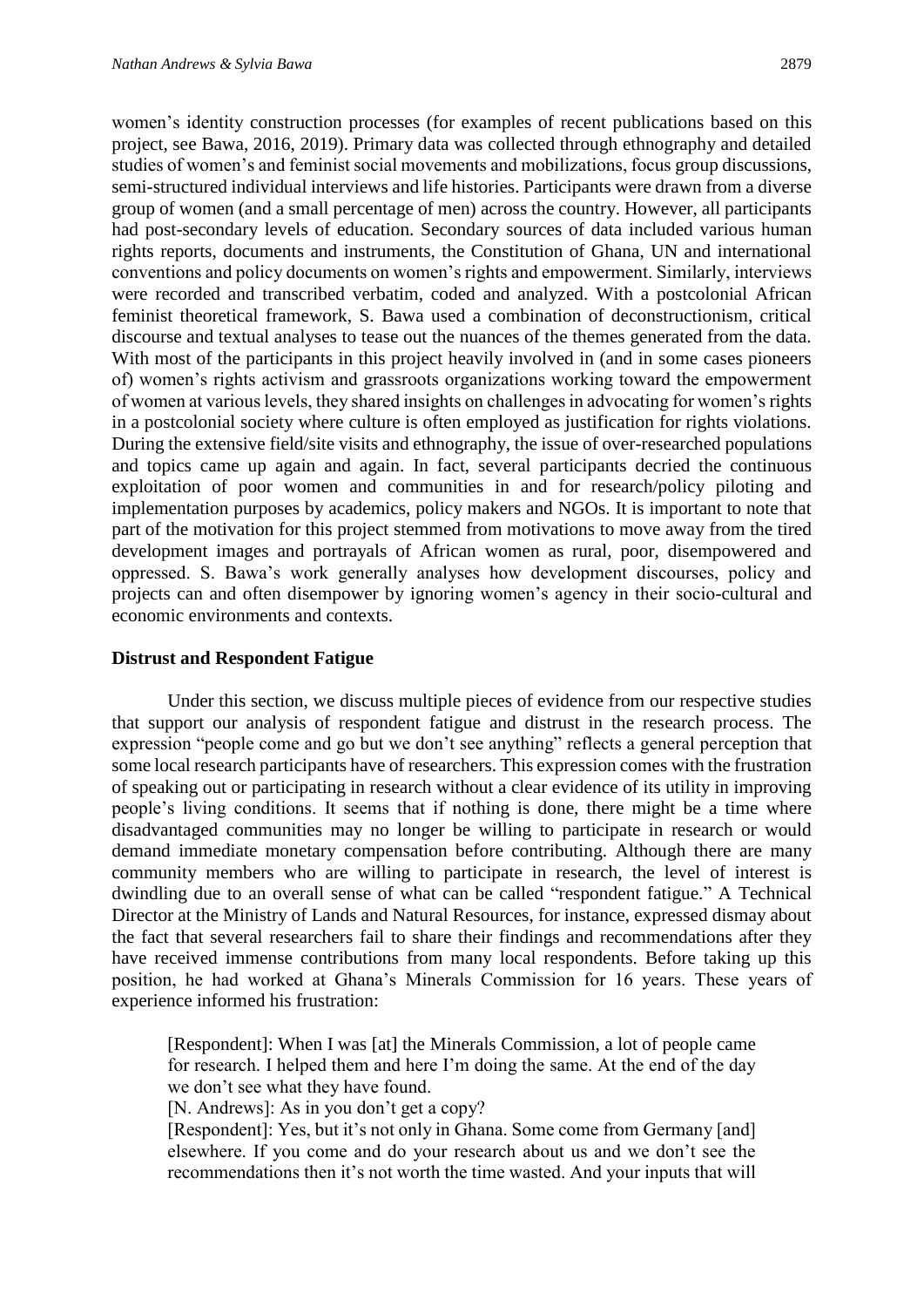improve [our system] has been shelved somewhere. So first of all, I will appeal that those of you who come to do research in your own country should ensure that your findings get way to your country so that whatever you expect can be done. (Interview, July 2013, Accra)

The above observation is important for at least a couple of reasons. First, it explains why some government functionaries and policy makers do not prioritize interviews that are arranged by researchers. For example, N. Andrews had to make three separate trips on different days to this respondent's office in Accra before the interview was finally possible. This was a result of previous appointments that were canceled due to other more important ministerial meetings. Secondly, the observation also underscores the practical challenges of getting one's research findings back into the country where fieldwork was conducted and particularly in the hands of people who can spearhead the needed changes. Despite the frustration expressed above, it is plausible that some researchers have strived to return findings and recommendations, but these results have not reached the right people. However, the fact that research findings do not end up in the right hands—thereby not having a direct positive implication on policy or people's lives—underlie the issue of "not seeing anything."

There are cases where distrust, apathy and fatigue are not solely caused by the lack of accountability on the part of researchers but rather a long-standing issue of general distrust of anyone collecting any sort of information. For instance, N. Andrews received a hostile reception at both Akoti and Etwebo (twin mining communities in Ghana) where potential participants did not mince words in saying "no," with no specific reason other than the point that they did not trust him. It was later on that another man intimated that the lack of trust is due to the two communities' prevailing grievances against the mining companies present. For several years, the community members have remained disgruntled about the amount of compensation given to cocoa farmers who lost their farms due to mining operations. To them, there have been so many people coming in, to interview community members, but with no significant impact on their lives in the end. Besides this point, the people's reluctance in being part of the study was a result of the history of arrests that have been commissioned by the company (with state support) due to views and opposition expressed by community members. For this reason, some people thought the company had sent N. Andrews to "spy" on them and therefore made up their minds even prior to inspecting his ID card. Having a "trusted" community member as an informant was useful in this regard as he was able to convince others to participate. Given that this occurred during the pilot phase of the study, people were more receptive once N. Andrews returned for the longer fieldwork.

Similarly, some women participants in a focus group discussion N. Andrews organized lamented bitterly about their experience with "student" researchers who had been to their houses to collect all kinds of data without any specific return to them in the end:

[Woman 1]: There were some university students who came here to inquire about our health and asked us to fill some forms, which we still do have some in our rooms, but till date we have not heard from them. I kept the records of the analyses they undertook but they have done nothing till date.

[Woman 2]: As for me I told them they just wanted to use us to make money (the other woman giggled in agreement to her assertion). For me even if after the analysis they gave me money to cater for my health, I would not have had any problem. So for me I told them that as much as possible they should not use my state, that is, my ailment to make money. And ever since they have not been here. (interview transcript, May 2013, Kenyase no. 1)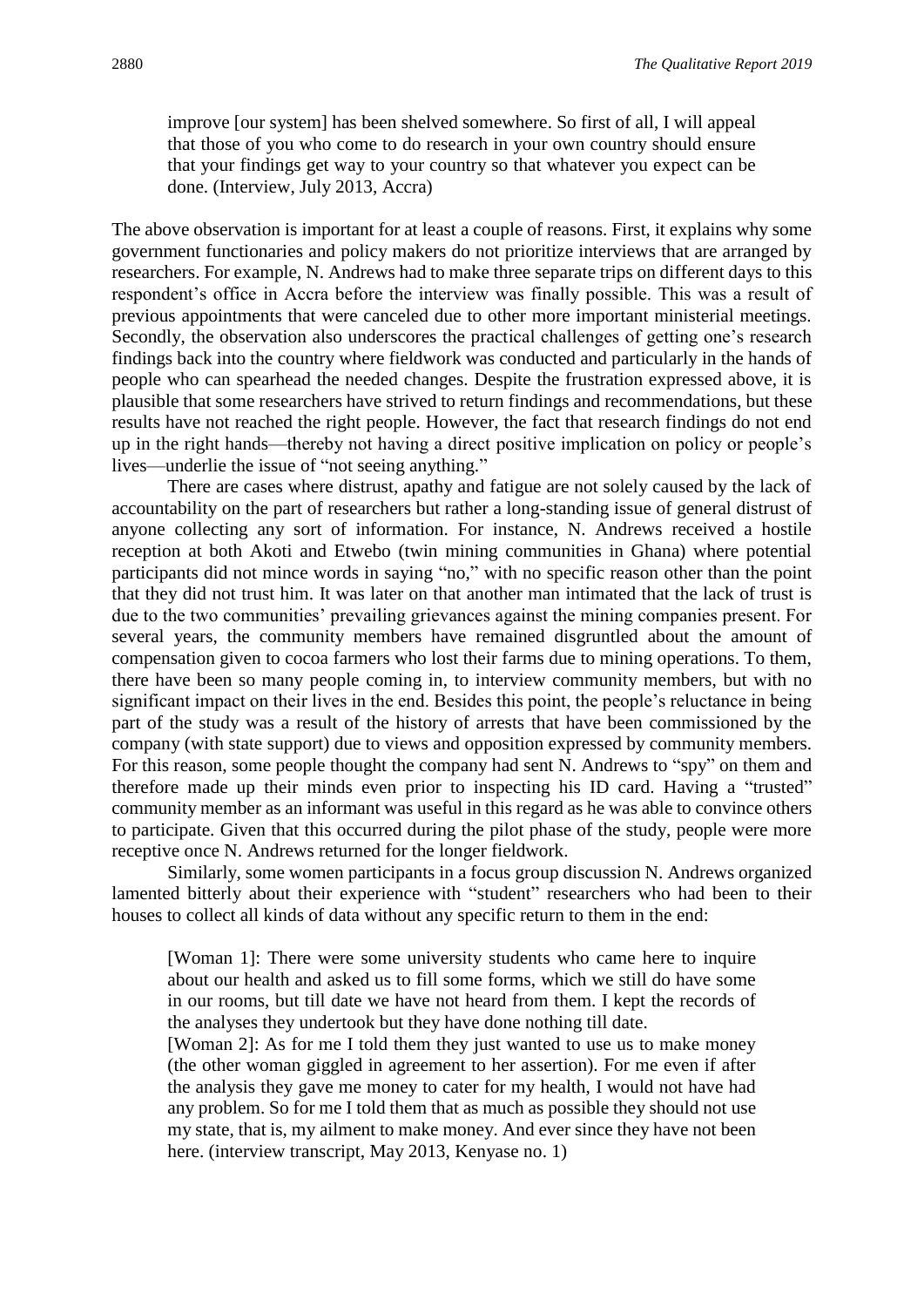1

Based on the remarks by the two women above, it can be asserted that some research participants believe there is monetary value associated with information that is collected, or at least they are made to think in that manner due to the sort of questions asked about their economic well-being. It also reflects the power positions research participants see researchers as occupying—hence the expectation to notice some improvement in their lives as being an outcome of research. This means that even those claiming to be "student researchers" are considered to possess some power to make their lives better. Distrust therefore builds up when such high expectations are met with zero or negligible quantitative/qualitative benefits for participation in research.

We must admit that it is onerous to imagine going back to every single interviewee to inform him or her of the outcome of one's research. However, social change could still occur if such research is made relevant and accessible to policy makers in these jurisdictions. This also requires the researcher to be active in making their research known to the broader community in a manner that is comprehensible to the intended audiences. The fatigue and mistrust expressed above is captured and replicated in S. Bawa's field research experiences with women's rights activists. In this case, participants discussed mistrust for feminist activists and narrated stories from community members who were "tired of contradictory messages" they were receiving from women's rights activists. To this point, a participant decried that feminism in Ghana and its message for women was not home-grown:

When I did my national service,<sup>1</sup> I happened to work with a few organizations that had interests in women's rights. I think when it [feminism/women's rights] first started, every other woman responded positively to the feminist idea so they thought feminists were championing their cause but I think along the line, people got disgruntled. Most women are very cynical when they see a feminist. They are very very cynical. They don't really think [a feminist] is someone who is interested in their interests only somebody who is interested in whatever she herself is thinking. (Interview, July 2010, Accra)

Similarly, another participant attributed the problem of mistrust and people's fatigue of feminists' activism and agendas to its reliance on western models of empowerment:

I also think that feminism is not home-grown. It is sort of from the west and we have some NGOs supporting women's rights and somebody hijacks the idea here and starts talking about feminism. I think so-called feminists are just opportunists, frankly. It's *not an organic movement that promotes women's interests in Africa.* I think it's just hijacked from western donors or western organizations who have money to spend and people use it [feminism] as a mouthpiece to get money or get time on radio or TV shows, promoting their interests and not the interests of some women in somewhere [like] Nima or Madina or Haatso [names of some 'poor' communities in Accra] or of some child somewhere […] So I'm suspicious of them [feminists] frankly. (Interview, July 2010, Accra)

The lack of trust and presence of participant fatigue expressed here translate easily into difficulty in recruiting participants for studies on "women's rights" or women's empowerment. Responses from organizations and individuals S. Bawa approached to have discussions, similar

<sup>&</sup>lt;sup>1</sup> National service is a mandatory service rendered to the state upon the completion of a state-funded tertiary institution.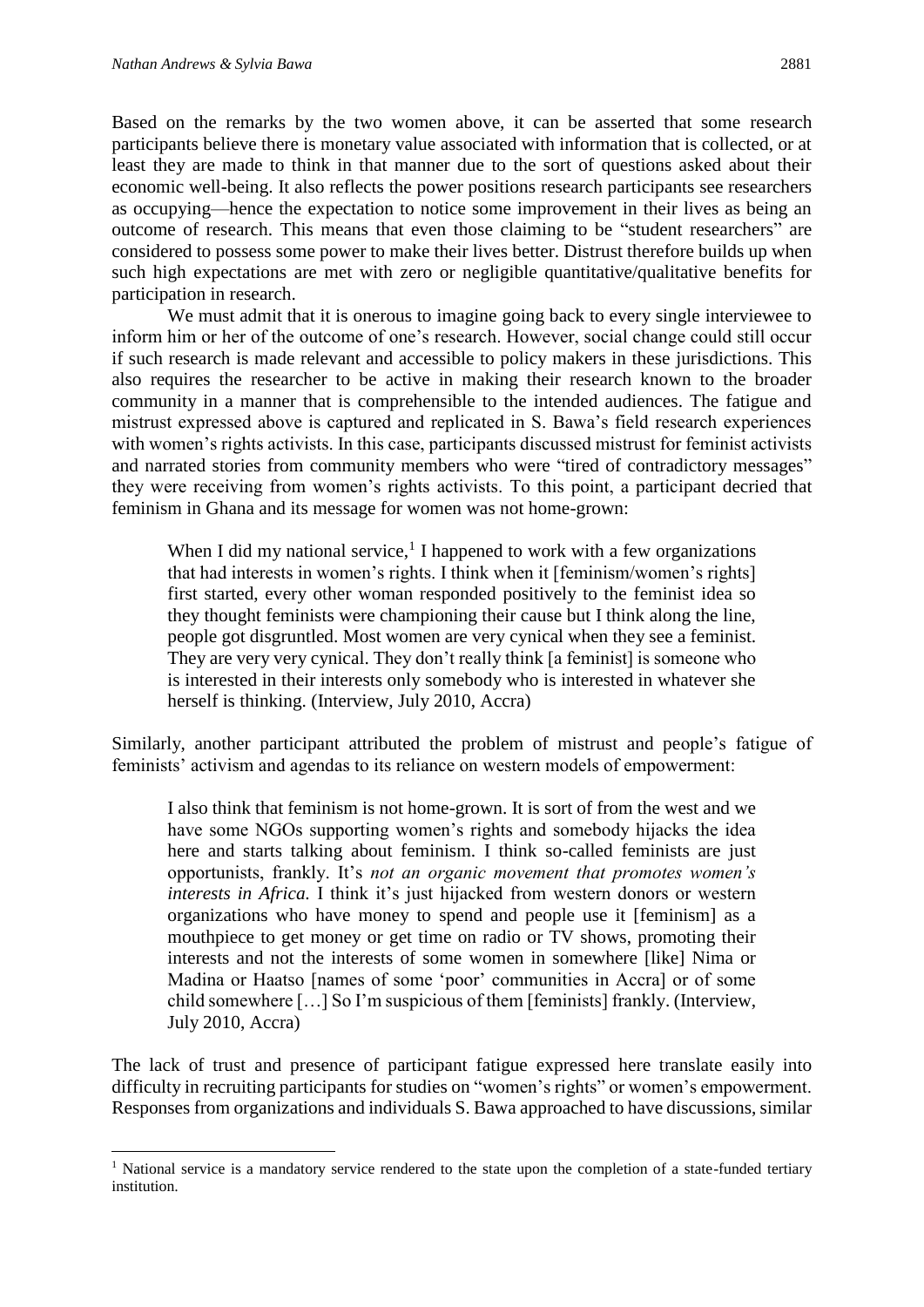to the above, revolved around the fact that they (local populations) were over studied. This also raises important questions around the gaze in research design. Why are certain topics and populations more appealing to researchers? Irrespective of theoretical orientation, intention or direction of research, most researchers who do field research in Africa enter the field with predetermined research questions and interests. It is clear then that what is researched is determined by the researcher, intended to serve individual/institutional purposes foremost. This also implies that, fundamentally, the knowledge production process at this micro level involves invisible and undemocratic power dynamics where a single researcher or group of researchers' narrow gaze is imposed on a community that may otherwise be interested in other things representing what Limes-Taylor Henderson and Esposito (2017) observe as using people/others "in the nicest way possible." Since research begets research, researchers generate interests and questions that pique the curiosity of other researchers who scramble to "re-search" communities and people in hopes of uncovering the next "big thing" in academic research. This phenomenon is part of what drives the mistrust and fatigue we have discussed here—and the lack of trust and respondent fatigue in turn contribute to the challenges praxis-oriented researchers face in making their work count for positive social change.

#### **The "Foreign" Language Dilemma and Cross-Cultural Translations**

Part of the complexity of doing field research in Ghana has to do with language. Some researchers have written about their experience of doing research in linguistically "foreign" territories and how that results in a number of challenges in the field (see Gent, 2014; Kamwendo, 2008). Our case was quite different as it entailed translating terms that are "foreign" to research subjects. Although English is the official language, not all rural dwellers are well versed in it in order to sustain a meaningful conversation. Even in cases where they are, the sort of diction used by researchers who have been trained abroad may not appeal to them. To cite an example, N. Andrews faced a challenge translating a key concept such as "corporate social responsibility" into the local language in a sensible manner. This was the case for all community interviews and focus group discussions with the less-educated in mining communities. The focus, therefore, ended up being on "benefits" and "as3de3"—a local parlance that translates as "responsibility." Due to N. Andrews' fluency in the language spoken by the target group of respondents, he initially took it for granted that certain ideas and concepts that were captured in the interview and focus group guide will require more work in terms of making them sensible to certain aspects of life respondents are used to.

The language issue influences the questions to be asked and the manner in which they are asked, as key terms are lost in translation and there is not much the researcher can do about it even when s/he is adequately proficient in both foreign and local languages (for instance, see Court & Abbas, 2013). This is because information received or data collected, using the local language as a medium is also diluted once it is subject to transcription into English. These days, some scholars attempt to deal with this challenge by using key phrases in the local language or dialect that simply cannot be adequately translated. However, not all journals accept this style of writing. In cases where such language is deemed acceptable and publishable, authors are still made to arbitrarily provide English translations at least as a footnote with the goal of making the work accessible to a global audience. Yet, this so-called "global" audience usually ends up excluding the researched communities and populations. In the case involving mining and oil communities, core theories used in international studies and development studies (fields of study with which both N. Andrews and S. Bawa are associated) hardly speak to the lived realities of these local populations—for instance, considering the western origins of these ideas (see Andrews & Okpanachi, 2012; Odoom & Andrews, 2017). The only way published research, if translated into the local languages of researched communities, would make sense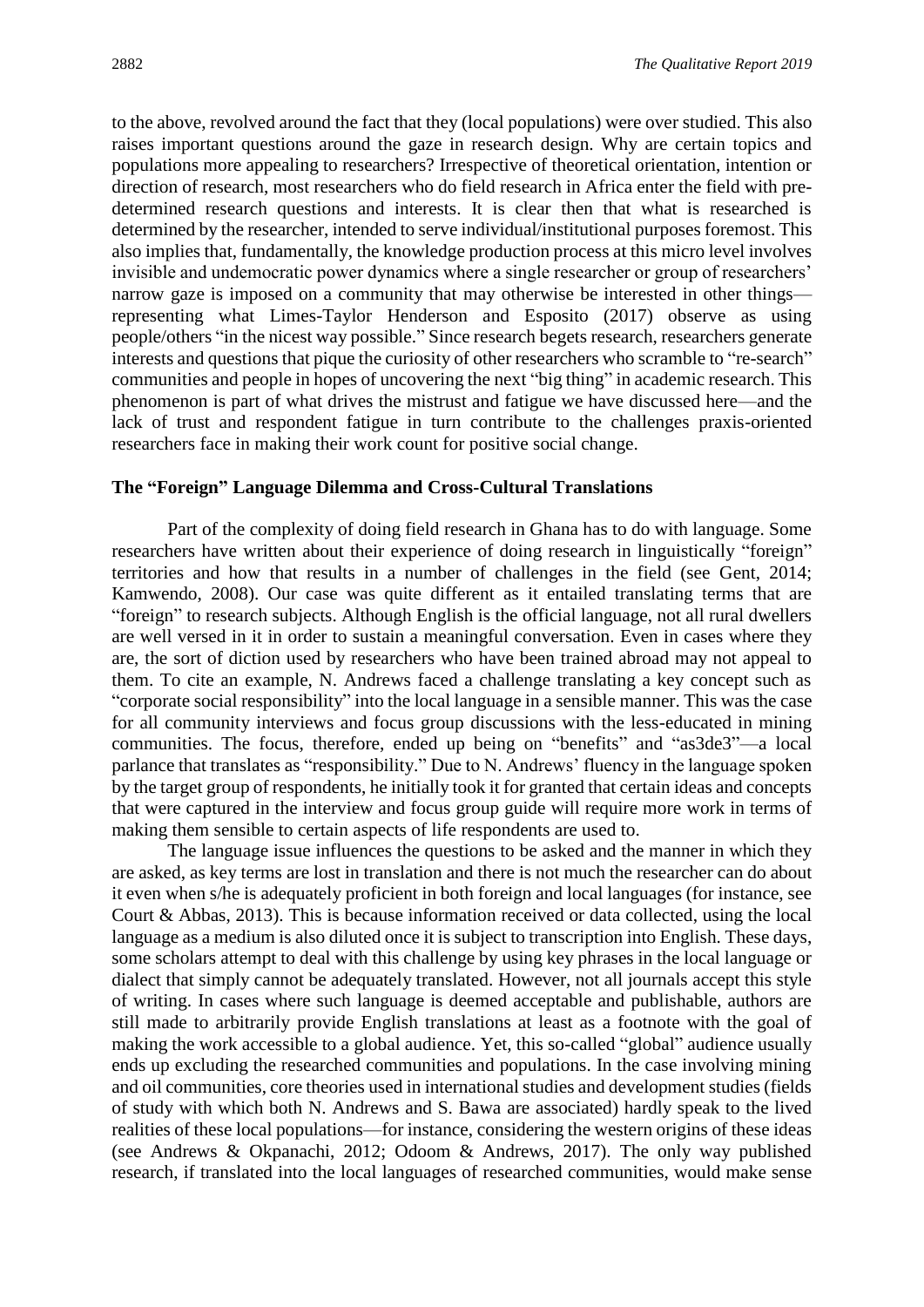to them would be if their socio-cultural philosophies are used in place of Eurocentric theories. In the absence of this, it is difficult for research to adequately capture the experiences of participants—let alone contribute effectively to the change that may be needed in these settings.

The language issue goes beyond that of translation from English to the local language. The problem of translation from context-specific English to academic writing is also a prominent challenge. There are nuances that are lost in the process of translation and interpretation from the Ghanaian cultural context to this particular academic context. The cultural contexts that we are referring to are both material and abstract. Participants' lived realities are translated into academic writing and language that can be considered foreign in various ways to the participants' lives. While the participants of S. Bawa spoke in mostly English, it was conversational Ghanaian English. Various expressions could not be translated into formal English. Moreover, emphatic emotional remarks participants made during interviews could not be easily described in the write up. In addition to this, the non-spoken communications or gestures, body language and locally specific cultural references have not made it into the transcripts because both the English language that S. Bawa is familiar with and the academic writing required have only limited space for such nuance.

As noted above, and in discussions following, S. Bawa's "situatedness" as a Ghanaian woman who grew up and spent most of her life in Ghana added to the complexity of translating these transcripts. This also impacted her interactions with research participants in various ways. For instance, in describing various experiences, women participants would sometimes say "you (as a woman) know what I'm talking about, don't you"? Or "As you know, *our* lives as Ghanaian women…"; or "in our part of the world," etc. These remarks were made on grounds of a perceived common understanding of shared experiences, beliefs and knowledge of life in Ghana for women. This kind of perceived sameness represents what Obasi (2014) explores as Black or "Africanist Sista-hood" in the research process. While S. Bawa queried these assumptions or the extent to which we shared these understandings and beliefs, she also understood in a practical sense what participants were referring to. In many of her interview discussions and conversations, prior to and post interviews, differences in ethnic origin while clear from our names, was never quite brought into discussions. Therefore, the assumptions of commonality of experiences were based solely on dominant conceptions of what we (as Ghanaian women) assumed to be common to "all Ghanaian women." These assumptions around identity, race and the noted issue of cross-cultural translation combine to undermine what may be the social change goals of one's research agenda.

## **The Peculiarities of the Diasporic Scholar**

Closely related to the points raised above is the problem of inhabiting, working from and translating in and through hybrid spaces. The scholar in the diaspora is an enviable position, and such a person is often not treated as a "naïve researcher" as Gokah (2006) calls it, unless the intonation or accent resembles that of a "foreigner." Sometimes people associate this diaspora position with certain privileges in terms of easy access to information during field research, but this is not the case. In fact, the diasporic scholar may be seen to have more "indigenous" rights and privileges than the "foreigner." Yet in most cases, the status of the academic "homecomer" comes with much complexity that border on one's identity as insider or outsider. Temitope Oriola recounts his experience in Nigeria in the following passage:

Returning to Nigeria immediately reminded me of the complexities of identity. Here, being "Nigerian" can be significant, but it provides little discriminatory power. Instead, one must negotiate myriad identity markers pertaining to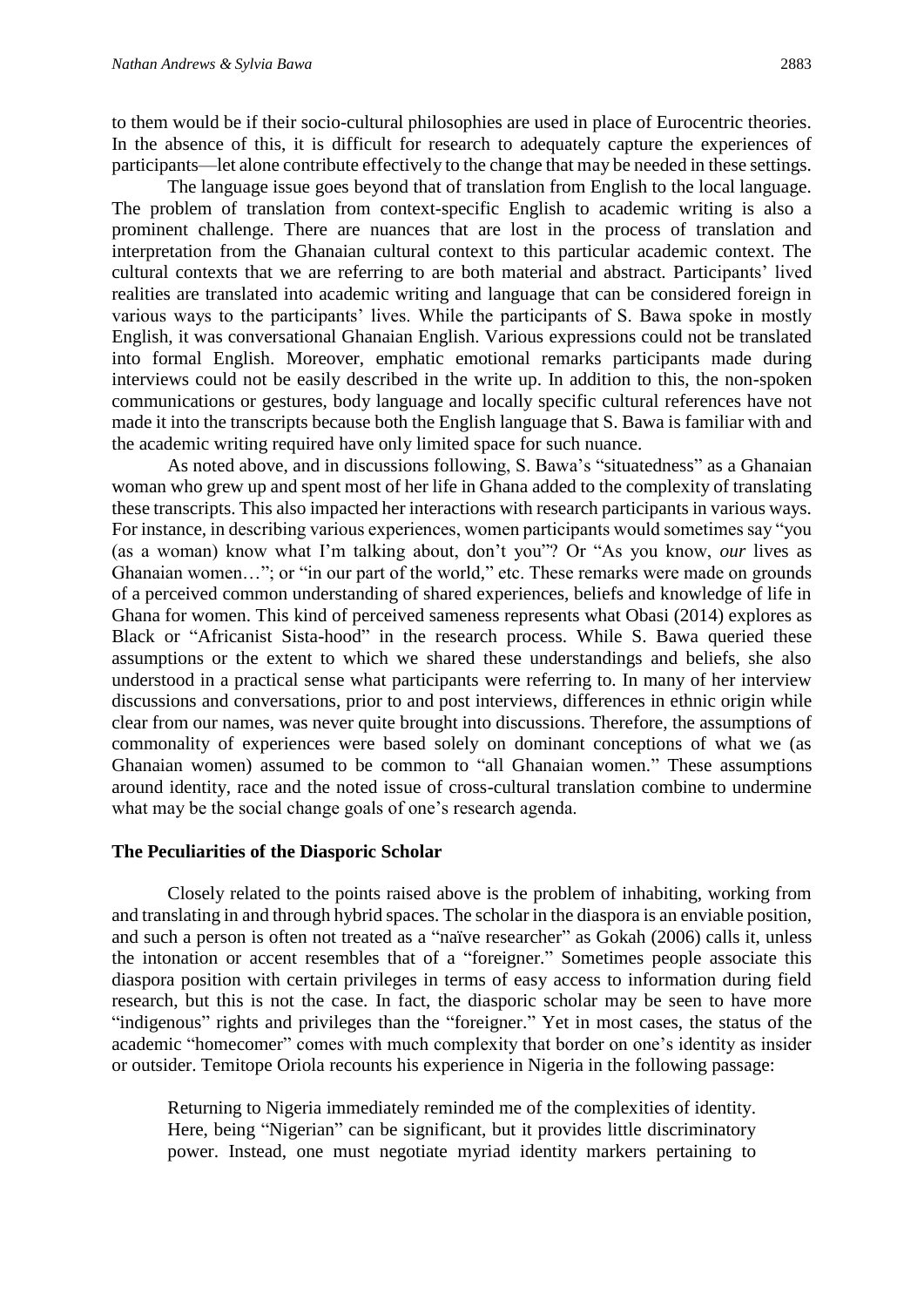language, religion and kinship, all of which often speak to one's class position. (Oriola & Haggerty, 2012, p. 543)

The fact that one looks like the research participants and perhaps speaks their native language is expected to provide a general sense of belonging and acceptance. However, overall access to information is not necessarily a privilege of the "homecomer." In fact, it has been noted that "Western-trained researchers returning to developing countries may find themselves [as] cultural aliens even in societies they presume to know too well" (Oriola & Haggerty, 2012, p. 547). Based on our experiences, it appears a non-Ghanaian researcher might have better access to primary information than a Ghanaian researcher from abroad. In some instances, it seemed probably better to not disclose one's origin if only that was permissible under the ethics requirements of our respective institutions. A Ghanaian jargon jokingly referred to as "PHD" (i.e., "pull-him-down") surrounds the familiarity-breeds-contempt notion and leads to people not providing one with requisite information for a number of unknown reasons. As anecdotal evidence, a number of our friends in the diaspora studying at different universities in North America and Europe have shared similar experiences. If the goal of research is to advance some kind of change, as we have explored so far, then the peculiar positioning of the diasporic researcher introduces a number of complexities that defy easy prognosis.

One officer N. Andrews interacted with indicated there is no way he could allocate 30 minutes or less for an interview even when given an open timeframe of three to four months. Another colleague frankly intimated that it is possible his colleagues are appearing to be busy in order to feel important. Whether this is true or not, the fact is that the researcher from the diaspora is not privileged because they hail from their region/country of study. It is already known that access to elites is particularly difficult due to the "establish[ed] barriers that set their members apart from the rest of society" (Hertz & Imber, 1993, p. 3). While access is generally considered to be one of the major setbacks to doing research in Africa (Lages et al., 2015; Mathee et al., 2010), we found that there are certain peculiar issues the diasporic researcher faces with regard to access—some of which are based on respondents' perception of academic "homecomers" as being entitled due to their supposed familiarity with the context.

A researcher from North America, for example, is likely to take e-mails for granted and actually expect people to pay attention to such correspondence. On the field, however, one is met with poor internet connectivity in some instances and participants not responding to their e-mails in a timely manner even when they have access. In essence, e-mails do not necessarily facilitate the process of getting the needed participants for a study. Although most government offices required letters of information or invitation to be on official (university) letterheads, there was no evidence that doing so sped up the process of scheduling interviews. Our point here is that the sort of accountability or "giving back" that may be expected of researchers is often not equated with the challenges that specific groups of researchers face by virtue of their identities and situatedness as either insiders or outsiders.

The ambivalent insider-outsider position of the academic "homecomer" (see Cui, 2015; Oriola & Haggerty, 2012) is accentuated by the many demands of research participants, which range from handing out cash, buying refreshments and phone-calling cards, and linking them up with some "obroni"<sup>2</sup> who could help transform their lives. For instance, some leaders of community-based organizations felt N. Andrews was in a vantage position to help them secure foreign funding for the work they are doing in mining communities. One of them went to the extent of handing him photocopies of all the legal documents of the organization. N. Andrews had to be generally receptive to this action though he knew it was going to be impossible to offer the kind of help expected of him. We believe part of the reason this occurs so often is the

**.** 

<sup>&</sup>lt;sup>2</sup> This is the parlance for a "white person," even though it also does encompass all non-black Africans.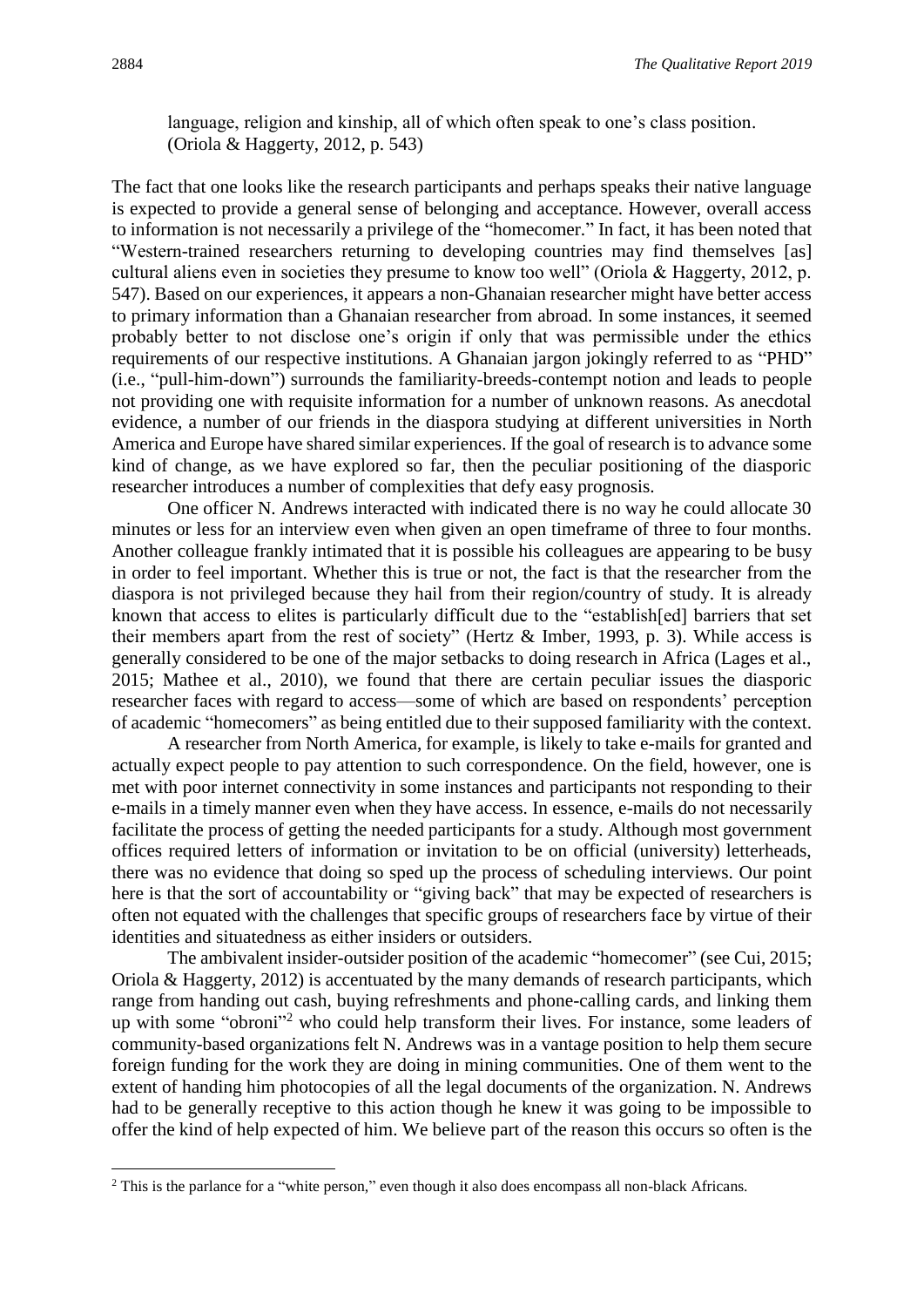fact that past participation in research did not benefit them in a conspicuous manner. Thus, if they were to continue speaking, then some upfront reciprocity is expected. S. Bawa also had some potential interviewees asking straightforwardly "what's in it for me," which symbolizes a direct reciprocal expectation from qualitative data collection (see a similar discussion in Chege, 2015). Part of the challenge explored in this sub-section deals with "the ambiguity of boundaries" (Sherif 2001), which underscores the issue of locating oneself in the fieldwork context while at the same time ensuring that such situatedness neither perpetuates unrealizable expectations from participants nor increase the extent of bias in one's findings. As discussed, the challenge of navigating these complex corridors of researcher-participant relationships does have tremendous implications for the contribution of research towards positive social change.

#### **Concluding Remarks**

What can field researchers do to reverse some of what is described above? To be specific, how might social research contribute to social change in a manner that makes research more oriented towards the needs and expectations of the communities and peoples that we research? It has been argued that "decolonizing of the mind must be done through a dialectical dialogue in constant contact with the realities of the field – at home and away" (Narman, 1997, p. 225). In social research, this constant reflection is needed to ensure the goal of contributing to policy discussions is not left on the margins. This is a conscious undertaking if indeed active participation in research and related activities is meant to empower marginalized people. To be clear, "empowerment and participation are deeply complementary and can be considered both means and ends, processes and outcomes" (Pettit, 2012, p. 2). Thus, beyond specific actionable returns that one could accrue from field research, the participation of subjects in one's research should change something—even if it only illuminates their agency by empowering them to see their world/existence differently or to explore potential alternatives.

A preliminary survey of the local communities to be involved is usually essential to gauge the direction of one's research. The utility of a pilot study in directing and possibly refocusing field research is captured by van Teijlingen and Hundley (2001). One major thing it can do for praxis-oriented research is to enhance access into communities and the lives of participants. Once some familiarity is established, it becomes easier to make the main field trip(s) which should entail more than a one-time fly-in-fly-out occurrence. The initial visit could also draw attention to some embedded issues that may be unknown to people who do not spend time in building initial relationships. For instance, the pilot study that preceded the mining sector research conducted by N. Andrews directed him to a different understanding of the complex relationship between local authorities (i.e., chiefs and elders), the mining companies, and the communities at large, especially showing how some of the chiefs were regarded by affected communities as being "bedfellows" of the companies under study. Without the initial survey, he would have been blind-sided to taking the chiefs' role as necessarily authoritative and representative of the average communities' concerns. Not every social researcher can become an ethnographer but investing time in knowing the people to be studied helps to direct the research to areas where change can best be initiated—particularly areas where the people to be "re-searched" see the need for change.

In a more concrete manner, researchers conducting research on specific countries in Africa should endeavour to share their findings with respective agencies that may be expected to implement changes in these countries. This suggests that while it is useful to be critical and engage in discourse analysis and deconstruction of taken-for-granted ideas and practices, such analyses should be complemented with clear actionable options for the people under study. Additionally, sharing findings with formal government authorities and NGOs should be different from how information is shared with local populations, community-based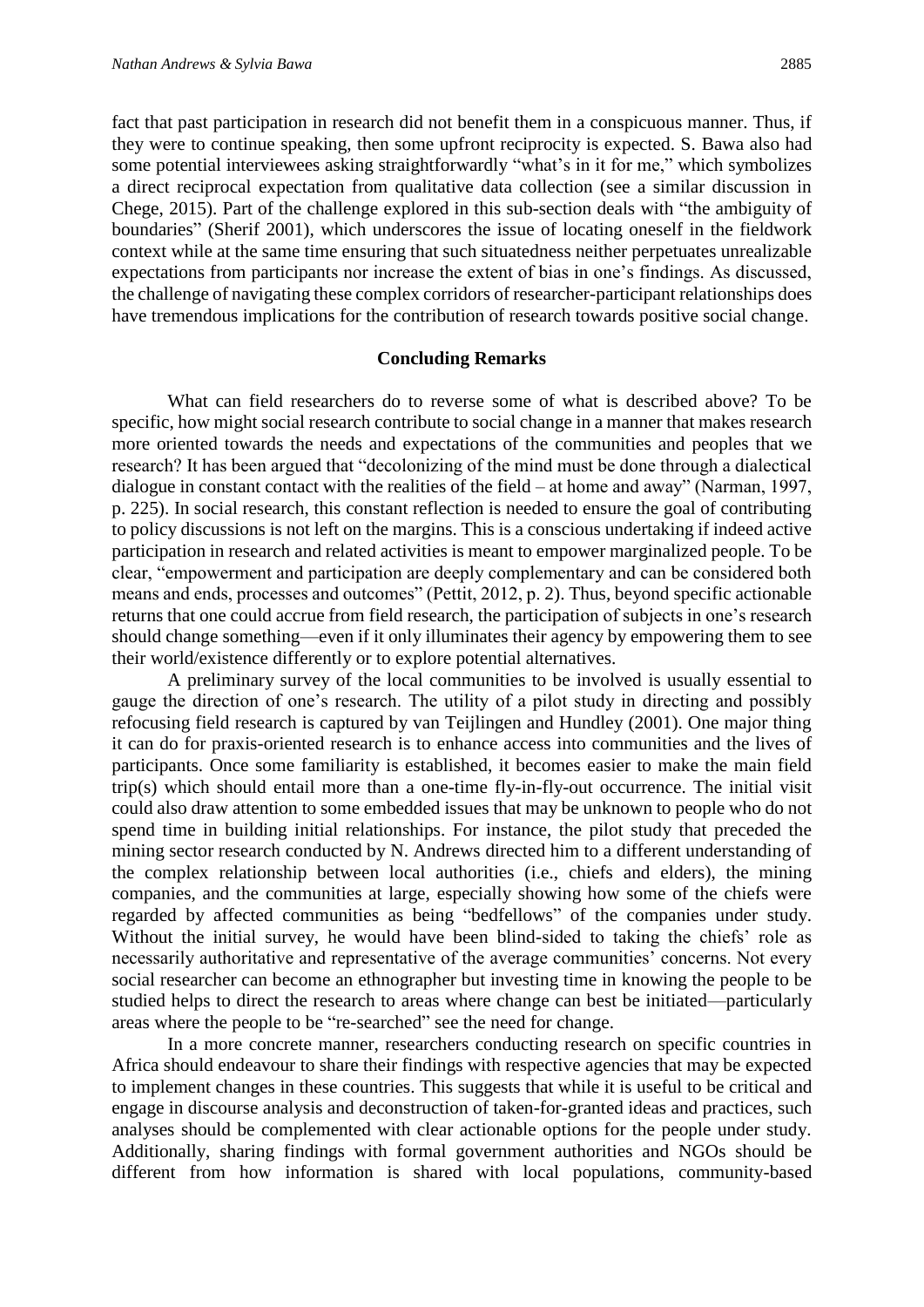organizations and other grassroots activist groups. In a highly competitive "publish-or-perish" academic world, most of us in the academy fail to carefully disseminate our findings in a manner that the "locals" would understand or be able to effectively utilize.

Knowledge produced by research has become a commodity of exchange in the academic political economy: "Tenure, promotion, peer recognition, research grants, and countless smaller codes of privilege are accorded through the adding up of articles, books, papers in 'refereed' journals and conferences…" but this usually leaves nothing for the people and communities we extract this knowledge from (Hall, 1992, p. 25). If social accountability of research is at issue here, then attention needs to be paid to how researchers "give back" to communities in more accessible ways. This can be done through community fora and other participatory grassroots approaches that help local people imagine in their own ways and on their own terms how they can make their lives better—an undertaking that gives theory (and research) an explicit social purpose. Beyond what field researchers can do, a couple of things are important to note. First, funding organizations will need to encourage and purposively fund research projects that give premium to direct community participation and benefit. Second, the traditional ways in which knowledge from social research disseminates (e.g., via journal articles and books) will have to change to include different dissemination outlets that are not simply hailed as innovative but are actually accepted by tenure and promotion committees as equally meaningful ways of contributing to knowledge. These two final points underscore the very ethical basis of knowledge acquisition, production and dissemination—which remains fundamental to an assessment of how social research can "truly" contribute to social transformation.

#### **References**

- Agrawal, A. (1995). Dismantling the divide between indigenous and scientific knowledge. *Development and Change*, 26, 413-439.
- Amadiume, I. (1997). *Re-inventing Africa: Matriarchy, religion and culture*. London, UK: Zed Books.
- Andrews, N. (2013). Beyond the ivory tower: A case for 'praxeological deconstructionism' as a 'third way' in IR theorising. *Third World Quarterly*, *34*(1), 59-76.
- Andrews, N. (2016). Challenges of corporate social responsibility (CSR) in domestic settings: An exploration of mining regulation vis-à-vis CSR in Ghana. *Resources Policy*, *47*, 9- 17.
- Andrews, N. (2018). Land versus livelihoods: Community perspectives on dispossession and marginalization in Ghana's mining sector. *Resources Policy*, *58*, 240-249.
- Andrews, N. (2019). *Gold mining and the discourses of corporate social responsibility in Ghana*. London, UK: Palgrave Macmillan.
- Andrews, N., & Bawa, S. (2014). A post-development hoax? (Re)-examining the past, present and future of development studies. *Third World Quarterly*, *35*(6), 922-938.
- Andrews, N., & Okpanachi, E. (2012). Trends of epistemic oppression and academic dependency in Africa's development: The need for a new intellectual path. *Journal of Pan African Studies*, *5*(8), 85-104.
- Bawa, S. (2016). Paradoxes of (dis) empowerment in the postcolony: Women, culture and social capital in Ghana. *Third World Quarterly*, *37*(1), 119-135.
- Bawa, S. (2019). Christianity, tradition, and gender inequality in postcolonial Ghana. *African Geographical Review*, *38*(1), 54-66.
- Begley, L. (2009). The other side of fieldwork: Experiences and challenges of conducting research in the border area of Rwanda/eastern Congo. *Anthropology Matters Journal,* 11, 1-11.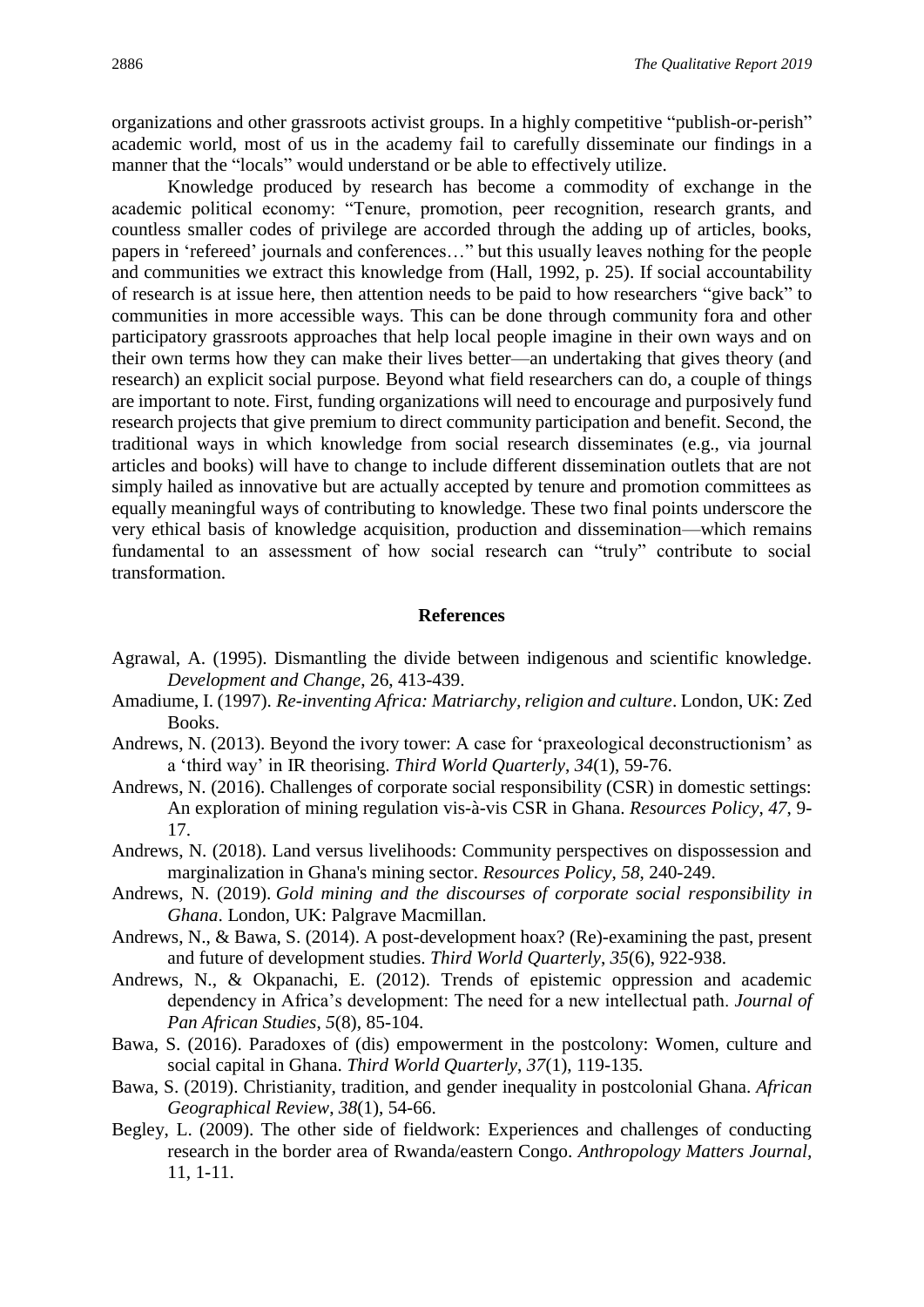- Black, J. K. (1991). *Development in theory and practice: Bridging the gap*. Boulder, CO: Westview Press.
- Bradshaw, S., & Linneker, B. (2003). Civil society responses to poverty reduction strategies in Nicaragua. *Progress in Development Studies,* 3, 147-158.
- Breunig, M. (2005). Turning experiential education and critical pedagogy theory into praxis. *Journal of Experiential Education*, *28*(2), 106-122.
- Briggs, J. (2005). The use of indigenous knowledge in development: Problems and challenges. *Progress in Development Studies,* 5, 99-114.
- Briggs, J. (2013). Indigenous knowledge: A false dawn for development theory and practice? *Progress in Development Studies,* 13, 231-243.
- Broom, A., Broom, J., Kirby, E., & Scambler, G. (2017). Nurses as antibiotic brokers: Institutionalized praxis in the hospital. *Qualitative Health Research*, *27*(13), 1924- 1935.
- Chambers, R. (1992). *Rural appraisal: Rapid, relaxed and participatory*. IDS Discussion Paper 311. Brighton, UK: IDS.
- Chambers, R. (1994a). The origins and practice of participatory rural appraisal. *World Development, 22*, 953-969.
- Chambers, R. (1994b). Participatory rural appraisal (PRA): Analysis of experience. *World Development, 22*, 1253-1268.
- Chambers, R. (1995). Poverty and livelihoods: Whose reality counts? *Environment & Urbanization, 7*(1), 173-204.
- Chambers, R. (1997). *Whose reality counts? Putting the first last.* London, UK: Intermediate Technology Publications.
- Chambers, R. (2013). *Rural development: Putting the last first*. New York, NY: Routledge.
- Chege, N. (2015). 'What's in it for me?': Negotiations of asymmetries, concerns and interests between the researcher and research subjects. *Ethnography, 16*, 463-481.
- Collier, P. (2007). *The bottom billion: Why poor countries are failing and what can be done about it*. Oxford, UK: Oxford University Press.
- Collins, P. H. (1989). The social construction of black feminist thought. *Signs: Journal of Women in Culture and Society*, 14, 745-773.
- Collins, P. H. (1990). *Towards an Afrocentric feminist epistemology*. New York, NY: Routledge.
- Cordeiro, L., Soares, C. B., & Rittenmeyer, L. (2017). Unscrambling method and methodology in action research traditions: Theoretical conceptualization of praxis and emancipation. *Qualitative Research*, 17(4), 395-407.
- Court, D., & Abbas, R. (2013). Whose interview is it, anyway? Methodological and ethical challenges of insider–outsider research, multiple languages, and dual-researcher cooperation. *Qualitative Inquiry*, *19*(6), 480-488.
- Cox, R. W. (1981). Social forces, states and world orders: Beyond international relations theory. *Millennium,* 10, 126-155.
- Cui, K. (2015). The insider–outsider role of a Chinese researcher doing fieldwork in China: The implications of cultural context. *Qualitative Social Work, 14*(3), 356-369.
- Dasgupta, A. & Beard, V. A. (2007). Community driven development, collective action and elite capture in Indonesia. *Development and Change, 38*, 229-249.
- Derrida, J. (1994). Spectres of Marx. *New Left Review, 0*(205), 31-58.
- Diphoorn, T. (2012). The emotionality of participation: Various modes of participation in ethnographic fieldwork on private policing in Durban, South Africa. *Journal of Contemporary Ethnography, 42*, 201-225.
- Duvall, R & Varadarajan, L. (2003). On the practical significance of international relations theory. *Asian Journal of Political Science, 11*, 75**–**88.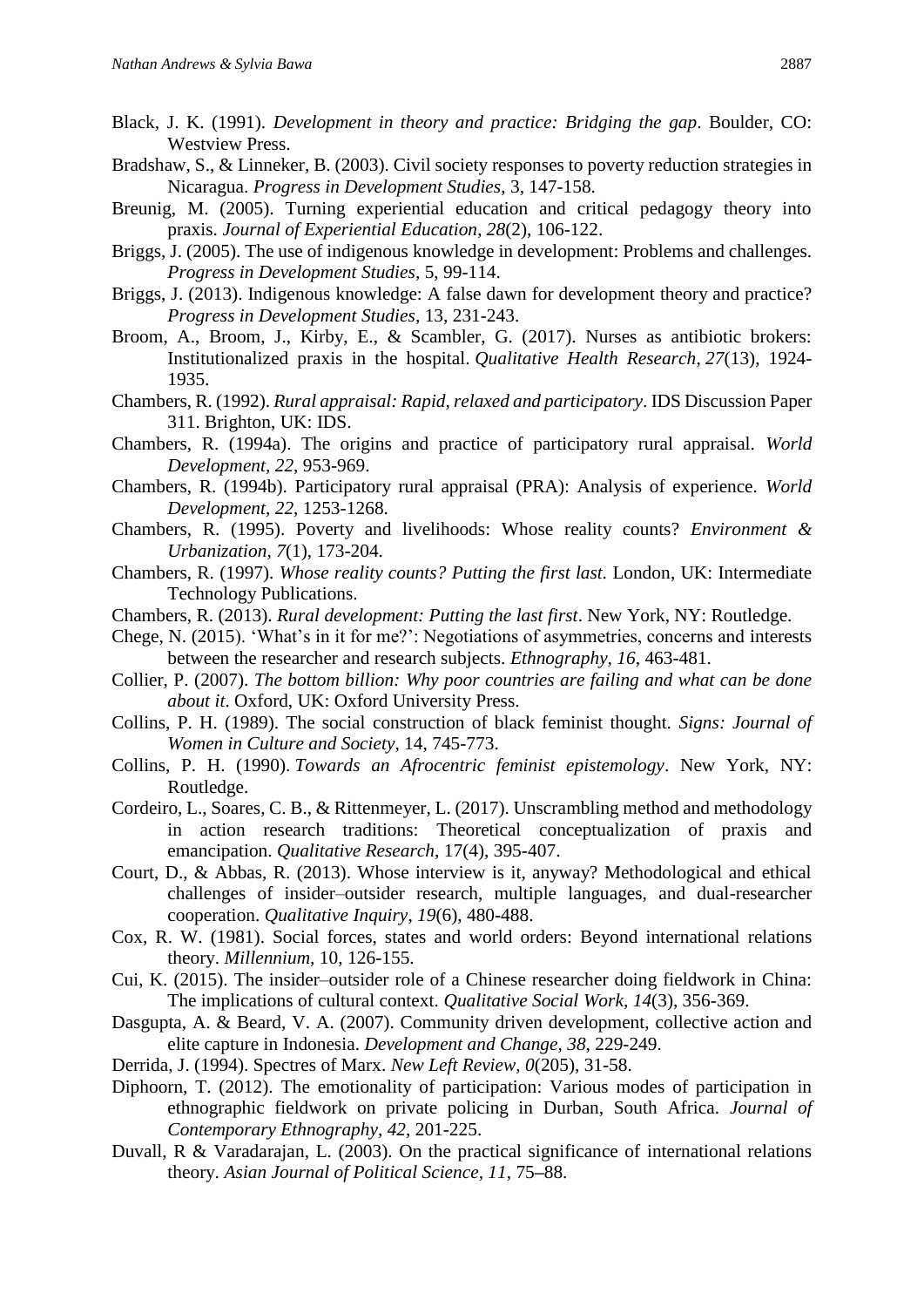- Escobar, A. (2012). *Encountering development: The making and unmaking of the third world*. Princeton, NJ: Princeton University Press.
- Fraser, A. (2012). The 'throwntogetherness' of research: Reflections on conducting fieldwork in South Africa. *Singapore Journal of Tropical Geography, 33*, 291-295.
- Freire, P. (1998). *Pedagogy of freedom: Ethics, democracy and civic courage*. Lanham, MD: Rowman & Littlefield.
- Gent, D. (2014). Finding fluency in the field: Ethical challenges of conducting research another language. In J. Lunn (Ed.). *Fieldwork in the global south: Ethical challenges and dilemmas* (pp. 49-59). Abingdon, UK & New York, NY: Routledge.
- Glassman, M., & Erdem, G. (2014). Participatory action research and its meanings: Vivencia, praxis, conscientization. *Adult Education Quarterly*, *64*(3), 206-221.
- Gokah, T. (2006). The naïve researcher: Doing social research in Africa. *International Journal of Social Research Methodology, 9*, 61-73.
- Gough, K.V., Langevang, T., & Namatovu, R. (2013). Researching entrepreneurship in lowincome settlements: The strengths and challenges of participatory methods. *Environment & Urbanization, 26*, 297-311.
- Hall, B. L. (1992). From margins to center? The development and purpose of participatory research. *The American Sociologist, 23*(4),15-28.
- Hertz, R. & Imber, J.B. (1993). Fieldwork in elite settings: An introduction. *Journal of Contemporary Ethnography, 22*, 3-6.
- Hill, C. & Beshoff, P. (Eds.). (1994). *Two worlds of international relations: Academics, practitioners and the trade in ideas*. London, UK: Routledge.
- Kurki, M. (2006). Causes of a divided discipline: Rethinking the concept of cause in international relations theory. *Review of International Studies, 32*, 189-216.
- Kamwendo, G. H. (2008). Sociolinguistic research in a 'foreign' territory: Challenges and problems of fieldwork at a Malawian hospital. *Ufahamu: A Journal of African Studies, 34*, 98-118.
- Katz, C. (1994). Playing the field: Questions of fieldwork in geography. *The Professional Geographer, 46*, 67-72.
- Kobayashi, A. (1994). Coloring the field: Gender, 'race', and the politics of fieldwork. *The Professional Geographer, 46*(1), 73-80.
- Labonne, J., & Chase, R.S. (2011). Do community-driven development projects enhance social capital? Evidence from the Philippines. *Journal of Development Economics, 96*, 348- 358.
- Lages, C., Pfajfar, G., & Shoham, A. (2015). Challenges in conducting and publishing research on the Middle East and Africa in leading journals. *International Marketing Review, 32*, 52-77.
- Li, J. (2008). Ethical challenges in participant observation: A reflection on ethnographic fieldwork. *The Qualitative Report, 13*, 100-115. Retrieved from <https://nsuworks.nova.edu/tqr/vol13/iss1/8>
- Limes-Taylor Henderson, K., & Esposito, J. (2017). Using others in the nicest way possible: On colonial and academic practice(s), and an ethic of humility. *Qualitative Inquiry*. Doi: 1077800417743528.
- Lunn, J. (Ed). (2014). *Fieldwork in the global south: Ethical challenges and dilemmas.*  Abingdon, UK & New York, NY: Routledge.
- Mansuri, G., & Rao, V. (2004). Community-based and –driven development: A critical review. *World Bank Research Observer, 19*, 1-39.
- Mathee, A., Harpham, T., Naicker, N., Barnes, B., Plagerson, S., Feit, M., . . . Naidoo, S. (2010). Overcoming fieldwork challenges in urban health research in developing countries: A research note. *International Journal of Social Research Methodology, 13*,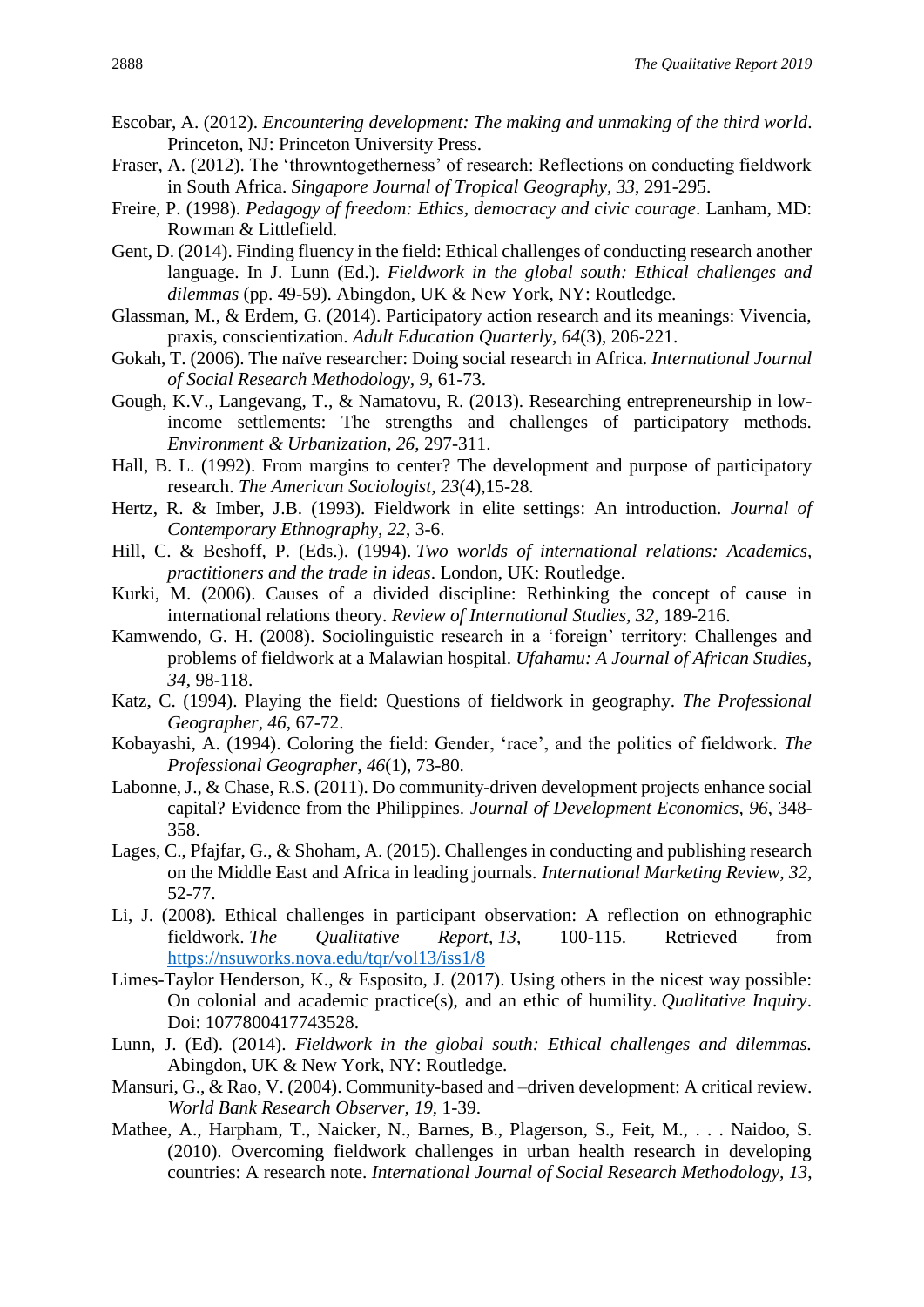171-178.

- Mbembé, J.-A. 2001. *On the postcolony*. Oakland, CA: University of California Press.
- McMichael, P. 2012. *Development and social change: A global perspective* (5<sup>th</sup> ed.). Thousand Oaks, CA: Sage.
- Mohanty, C. T. (1988). Under Western eyes: Feminist scholarship and colonial discourses. *Feminist Review, 30*, 61-88.
- Musker, K. M., & Kagan, P. N. (2011). Health as expanding consciousness: Implications for health policy as praxis. *Nursing Science Quarterly*, *24*(3), 279-286.
- Narman, A. (1997). Development thinking Bridging the gap between theory and practice. *Geografiska Annaler, 79 B*, 217-225.
- Obasi, C. (2014). Negotiating the insider/outsider continua: A Black female hearing perspective on research with deaf women and Black women. *Qualitative Research*, *14*(1), 61-78.
- Odoom, I., & Andrews, N. (2017). What/who is still missing in international relations scholarship? Situating Africa as an agent in IR theorising. *Third World Quarterly*, *38*(1), 42-60.
- Oriola, T. & Haggerty, K.D. (2012). The ambivalent insider/outsider status of academic 'homecomers': Observations on identity and field research in the Nigerian Delta. *Sociology, 46*, 540-548.
- Osei-Kojo, A., & Andrews, N. (2018). A developmental paradox? The "dark forces" against corporate social responsibility in Ghana's extractive industry. *Environment, Development and Sustainability*, 1-21.
- Oyěwùmí, O. (1997). *The invention of women: Making an African sense of western gender discourses*. Minneapolis, MN & London, UK: University of Minnesota Press.
- Palaganas, E. C., Sanchez, M. C., Molintas, M., Visitacion, P., & Caricativo, R. D. (2017). Reflexivity in qualitative research. *The Qualitative Report, 22*(2), 426-438. Retrieved from<https://nsuworks.nova.edu/tqr/vol22/iss2/5>
- Pellegrini, L. (2012). Planning and natural resources in Bolivia: Between rules without participation and participation without rules. *Journal of Developing Societies, 28*, 185- 202.
- Platteau, J. P., & Gaspart, F. (2003). The risk of resource misappropriation in communitydriven development. *World Development, 31*, 1687-1703.
- Pettit, J. (2012). *Empowerment and participation: Bridging the gap between understanding and practice*. Retrieved **heating** from <http://www.un.org/esa/socdev/egms/docs/2012/JethroPettit.pdf>
- Punch, S. (2012). Hidden struggles of fieldwork: Exploring the role and use of field diaries. *Emotion, Space & Society, 5*, 86-93.
- Schuurman, F. J. (Ed). (1994). *Beyond the impasse: New directions in development theory*. London, UK: Zed Books.
- Sherif, B. (2001). The ambiguity of boundaries in the fieldwork experience: Establishing rapport and negotiating insider/outsider status. *Qualitative Inquiry*, *7*(4), 436-447.
- Smith, S. (2002). The United States and the discipline of international relations: Hegemonic country, hegemonic discipline. *International Studies Review, 4*, 67-85.
- Suarez, C. (2017). 'Living between two lions': Civilian protection strategies during armed violence in the Eastern Democratic Republic of the Congo. *Journal of Peacebuilding & Development*, *12*(3), 54-67.
- Thomas, B. K., Muradian, R., de Groot, G., & de Ruijter, A. (2010). Resilient and resourceful? A case study on how the poor cope in Kerala, India. *Journal of Asian and African Studies, 45*, 29-45.
- Van Teijlingen, E. R., & Hundley, V. (2001). The importance of pilot studies. *Social Research*